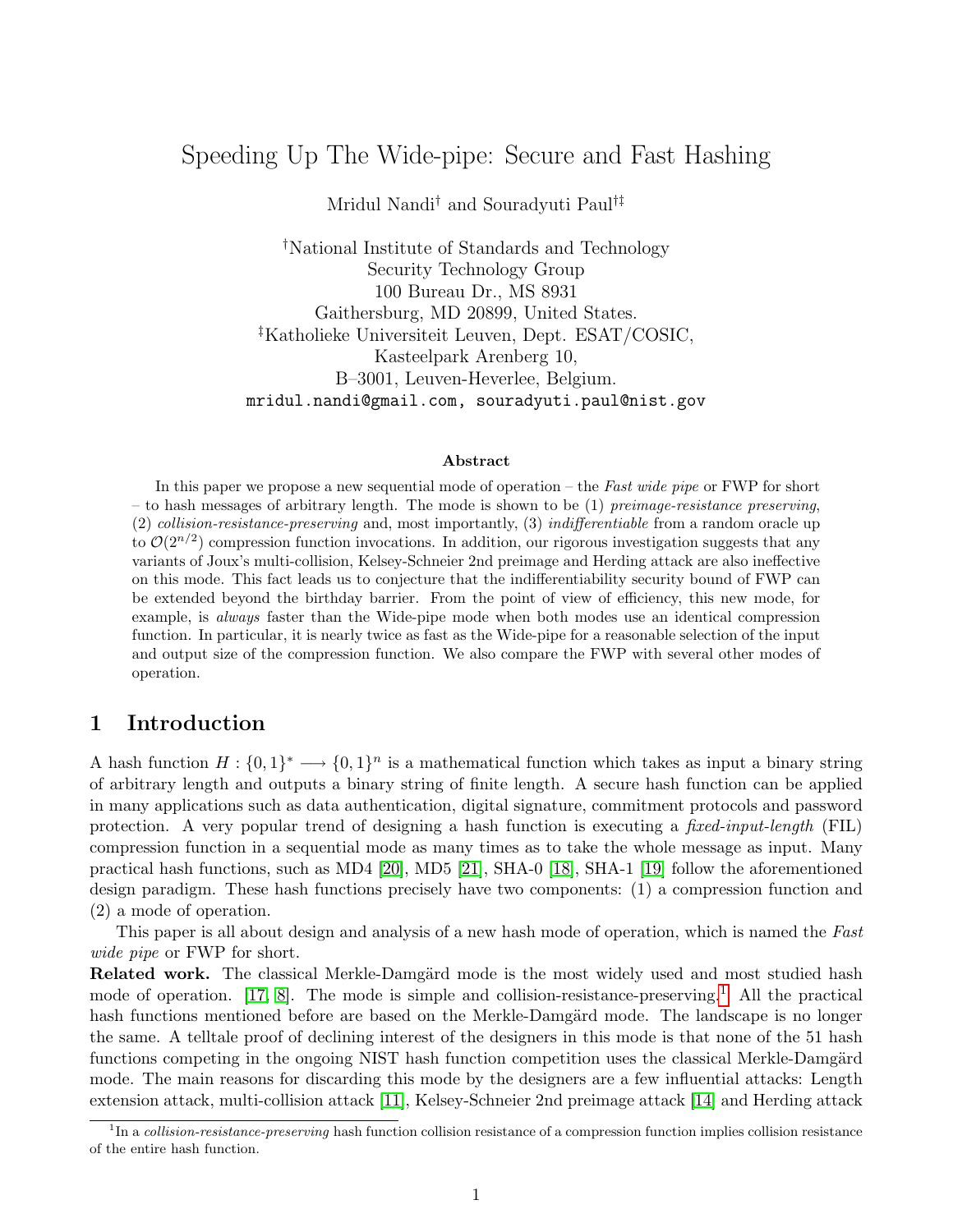| Mode               | Hash-length      | Input            | Output | Rate            | Lower Bound | Upper Bound      | Condition |
|--------------------|------------------|------------------|--------|-----------------|-------------|------------------|-----------|
| MD[17]             | $\boldsymbol{n}$ | $\boldsymbol{a}$ | $b=n$  | $a-b$           |             |                  | a > b     |
| MDP[10]            | $\,n$            | $\boldsymbol{a}$ | $b=n$  | $a-b$           | n/2         | n/2              | a > b     |
| $wide{-pipe[15]}$  | $\, n$           | $\boldsymbol{a}$ | $b=2n$ | $a-b$           | $\approx n$ | $\approx n$      | a > b     |
| $\text{Sponge}[2]$ | $\,n$            | $\boldsymbol{a}$ | $b=a$  | $a-n$           | n/2         | n/2              | a > n     |
| JH[23, 4]          | $\, n$           | $\boldsymbol{a}$ | $b=a$  | a/2             | n/3         | $\boldsymbol{n}$ | a>2n      |
| <b>FWP</b>         | $\pmb{n}$        | $\boldsymbol{a}$ | $b=2n$ | $a-\frac{b}{2}$ | n/2         | $\pmb{n}$        | a > b/2   |

<span id="page-1-1"></span><span id="page-1-0"></span>Table 1: Comparison among several hash modes of operation with respect to *indifferentiability* attacks. All numbers are in bits. By Input and Output in the table, we mean bits into and bits out of the compression function.

 $[12]$ . On the positive side, the slow and gradual departure of the classical Merkle-Damgärd hash mode has motivated two new lines of research which go nearly hand in hand: (1) design of new modes of operation and (2) development of new security frameworks to analyze hash functions. The first line of research has indeed resulted in a number of new modes of operation – Wide-pipe [\[15\]](#page-13-6), HAIFA [\[5\]](#page-13-9), Sponge [\[2\]](#page-12-0), EMD [\[1\]](#page-12-1), JH[\[23\]](#page-14-3) are some of them. One of the major results of the second line of research is the *indifferentiability* framework developed by Maurer *et al.* [\[16\]](#page-13-10). Against this framework, we measure the extent to which a hash function is behaving as a random oracle under a suitable assumption on the underlying compression function. Informally speaking if a hash function is *indifferentiable* from a random oracle then, for example, it does not come under length extension attack (assuming the underlying compression function is a FIL random oracle). It is, therefore, important that a new mode of operation is both *collision-resistance*preserving and indifferentiable from a random oracle. Another crucial issue is to recognize that a hash function *indifferentiable* from a random oracle does not guarantee that it is *collision-resistance-preserving* (e.g. modes of operation designed in [\[7\]](#page-13-11) are not collision-resistance-preserving, although they are indif*ferentiable* from random oracles [\[1\]](#page-12-1). These two properties should be analyzed separately [1].

Our contribution. To make a hash function resistant against Joux's multi-collision-type attacks, Lucks has proposed to make the intermediate chaining values of the Merkle-Damgärd mode twice as long as the final hash value; this mode is known as the Wide-pipe mode [\[15\]](#page-13-6). Suppose the compression function in a Merkle-Damgärd based hash function is defined as  $C: \{0,1\}^{m+n} \to \{0,1\}^n$ . Lucks has, very rightly, advocated to use a compression function  $C: \{0,1\}^{m+2n} \to \{0,1\}^{2n}$  to avoid Joux's multi-collision-type attacks [\[11,](#page-13-3) [13\]](#page-13-12). We call this compression function Lucks' compression function. The message and chaining input to the Lucks' compression function are  $m$  and  $2n$  bits. Using any Lucks' compression function  $C: \{0,1\}^{m+2n} \to \{0,1\}^{2n}$  we design a hash function FWP, where the message and the chaining input to the compression function are  $m + n$  and n bits; we, thus, speed up the hashing operation by allowing  $m + n$  bits of message instead of just m bits per compression function invocation. At the same time we prove that the FWP mode is *collision-resistance preserving* and *indifferentiable* from a random oracle up to  $\mathcal{O}(2^{n/2})$  compression function invocations. The fact that the FWP does not come under Joux's multi-collision-type attacks, such as Kelsey-Schneier 2nd preimage attack, leaves open the possibility to extend the indifferentiability bound beyond the birthday barrier.

In Table [1,](#page-1-0) we compare our results with several other competing hash modes with respect to indifferentiability attacks. Against other attacks such as collision all the modes perform almost identically. It is readily observable that the FWP outperforms all other modes in at least one of the three properties, namely Rate, Lower Bound and Upper Bound in Table [1.](#page-1-0) The important features of the FWP are pointed out below.

1. FWP performs better than the Wide-pipe with respect to the rate of the hash function. For example, when the input size of the compression function is three times the output size – which is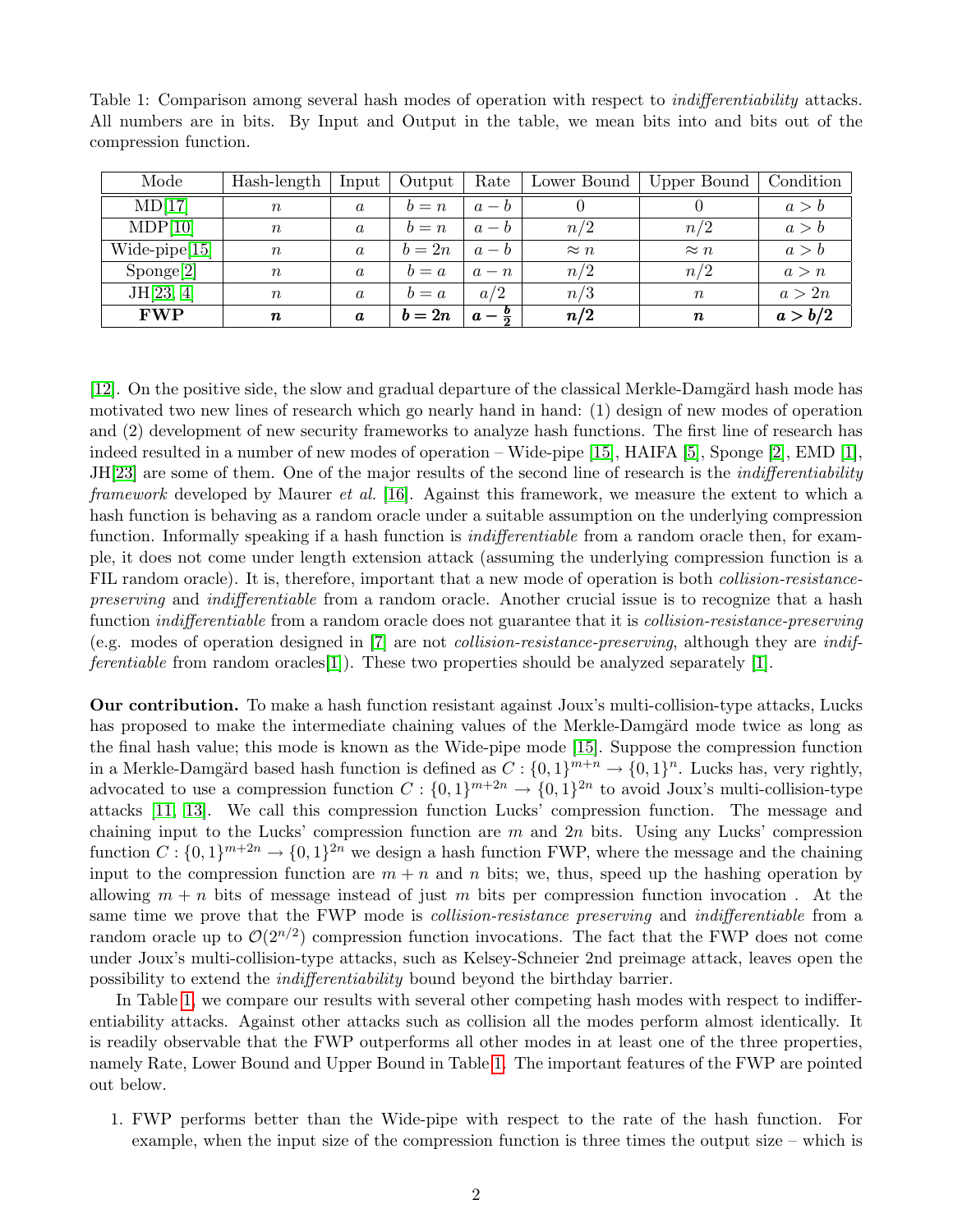a reasonable choice – FWP is twice faster than the Wide-pipe.

2. Efficiency-wise, FWP has similar performance as Sponge and JH. However, there is a strong evidence that the indifferentiability security bound of FWP can be extended beyond  $n/2$  bits, while there already exists an attack on the Sponge with work factor  $n/2$  bits.

### 2 Notation and Convention

| $\{0,\overline{1\}^{\leq l}$ | $\{\varepsilon\} \cup \{0,1\} \cup \{0,1\}^2 \cup \{0,1\}^3 \cup \ldots \cup \{0,1\}^l$ |
|------------------------------|-----------------------------------------------------------------------------------------|
| x, y                         | The set of integers $x, x + 1, \ldots, y$                                               |
| a  b                         | concatenation of $a$ and $b$                                                            |
| X                            | Size of set $X$ ; Bit-length if $X$ is a string                                         |
| $\mathsf{pad}(M)$            | The sequence of bits after padding $M$                                                  |
| $fixed-input-length$         | Fixed input length                                                                      |
| $variable-input-length$      | Variable input length                                                                   |
| <b>FWP</b>                   | Fast wide pipe                                                                          |

<span id="page-2-0"></span>Table 2: Notation

In addition to the above notation, we shall use another set of notation in the context of indifferentiability results of the hash function FWP. They are described in Sect. [5.1.](#page-4-0)

### 3 The New Mode Fast Wide Pipe or FWP



Figure 1: The new mode FWP. Message  $M = m^1 m^2 \dots m^{\ell(M)}$  is hashed by FWP<sup>ro</sup>. The symbols are described in Table [3.](#page-6-0)

In this section we define a new sequential mode of operation Fast Wide Pipe (or FWP for short) for hashing messages of length up to  $2^{64}$  bits.

Diagrammatic representation of the mode FWP is given in Fig. [1.](#page-2-0) A four-block example of FWP including a comparison of the new mode with several others is given in Appendix [A.](#page-14-4) An algorithmic description is in Algorithm [3.1.](#page-3-0) The padding rule  $\mathsf{pad}(M)$  is the execution of the following operation: append t zero bits and a 64-bit encoding of |M| to the message M. Select the least integer  $t \geq 0$  such that  $|M| + t + n + 64 = 0$  mod l (see Algorithm [3.1](#page-3-0) for the notation). We now make attempts to analyze the security of the FWP. For the sake of simplicity, we assume  $l - n \geq 64$  which ensures that the lengthencoding is completely included in the last block. The entire analysis can be modified easily to include the case  $l - n < 64$ .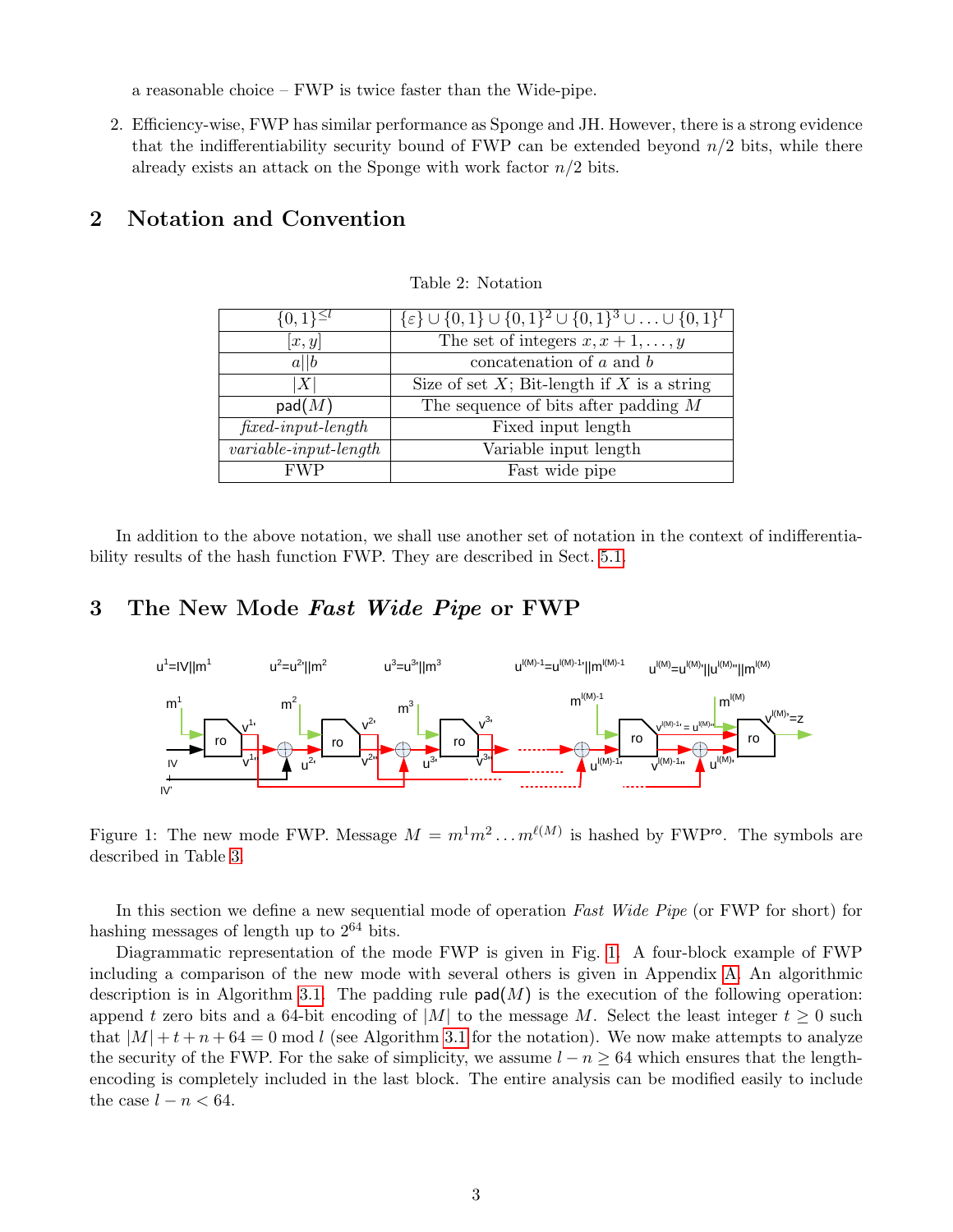<span id="page-3-3"></span>**Algorithm 3.1** The FWP mode of operation with the compression function  $C$  (*i.e.*, FWP<sup>C</sup>)

<span id="page-3-0"></span>Input: Message M **Output:** Hash output  $h$  of size  $n$  bits Initialize:  $h_{-1} = h'_{-1} = 0^n$ 1:  $M_0||M_1|| \dots ||M_{k-1} = \text{pad}(M)$  where  $|M_i| = l$  for all  $i < k - 1$  and  $|M_{k-1}| = l - n$ ; 2:  $(h_{k-2}, h'_{k-2}) = FWP_t^C(h_{-1}, h'_{-1}, M_0, M_1, \ldots, M_{k-2});$  /\* See subfunction below \*/ 3:  $C(h_{k-2}||h'_{k-2}||M_{k-1}) = h''_{k-1}||h'_{k-1};$ 4: return hash output  $h = h'_{k-1}$ ; Subfunction  $\mathrm{FWP}^C_t(h_{-1}, h'_{-1}, M_0, M_1, \ldots, M_{k-2})$ 5: for  $i = 0$  to  $k - 2$  do 6:  $C(h_{i-1}||M_i) = h''_i||h'_i;$ 7:  $h_i = h''_i \oplus h'_{i-1};$ 8: end for 9: **return**  $(h_{k-2}, h'_{k-2});$ 

# <span id="page-3-2"></span>4 Security of the FWP: Resistance Against Collision and Preimage Attacks

The main results of this section are two theorems which prove that the collision and the preimage attacks on the FWP mode can be reduced to similar attacks on the underlying compression function (see Algorithm [3.1](#page-3-0) for the definition of the FWP mode). In other words, the theorems show that finding collision and preimage on the FWP are at least as hard as finding collision and preimage on the compression function.

Before establishing the security results, we first define the following functions. The functions  $C_T, C_B$ :  $\{0,1\}^{l+n} \to \{0,1\}^n$  are defined as  $C_T(x) = h'$  and  $C_B(x) = h''$  where  $C(x) = h''||h'$  (the compression function  $C$  of the FWP is defined in Algorithm [3.1\)](#page-3-0).

**Theorem 4.1** If the compression function  $C_T$  is preimage resistant so is the FWP<sup>C</sup>.

PROOF. The theorem can be verified easily by observing the last block of  $FWP^C$ .

Glancing at the XOR operations, one may be tempted to conclude that the FWP may be vulnerable against the generalized birthday attack [\[22\]](#page-14-5). The following theorem drives away such fears.

<span id="page-3-1"></span>**Theorem 4.2** If the compression function  $C_T$  is collision resistant so is the FWP<sup>C</sup>.

PROOF. To prove the theorem we need to prove that, if there exists an adversary who finds a pair of messages  $(M, M')$  such that  $FWP^C(M) = FWP^C(M')$  and  $M \neq M'$  then there exists an adversary who can find  $X \neq X'$  such that  $C_T(X) = C_T(X')$ .

Suppose an adversary finds a pair  $(M, M')$  such that  $FWP^C(M) = FWP^C(M')$  and  $M \neq M'$ . Now there are two possible cases.

CASE 1:  $|M| \neq |M'|$ . Suppose that the number of message-blocks in pad(M) and pad(M') are a and b where  $a \neq b$ . Note, as per our definition of C and FWP<sup>C</sup>,  $M_{a-1} \neq M'_{b-1}$  due to the length padding. Now,  $FWP^C(M)=FWP^C(M')$  implies  $C_T(h_{a-2}||h'_{a-2}||M_{a-1}) = C_T(g_{b-2}||g'_{b-2}||M'_{b-1})$ . Therefore, we get a collision on  $C_T$ .

CASE 2:  $|M| = |M'|$ . Suppose that the number of message-blocks in pad(M) is a. Now there are two cases.

CASE 2(A):  $C_T(h_{a-2}||h'_{a-2}||M_{a-1}) = C_T(g_{a-2}||g'_{a-2}||M'_{a-1})$ where  $h_{a-2}||h'_{a-2}||M_{a-1} \neq g_{a-2}||g'_{a-2}||M'_{a-1}$ . Therefore, we obtain a collision on  $C_T$ . CASE 2(B):  $C_T(h_{a-2}||h'_{a-2}||M_{a-1}) = C_T(g_{a-2}||g'_{a-2}||M'_{a-1})$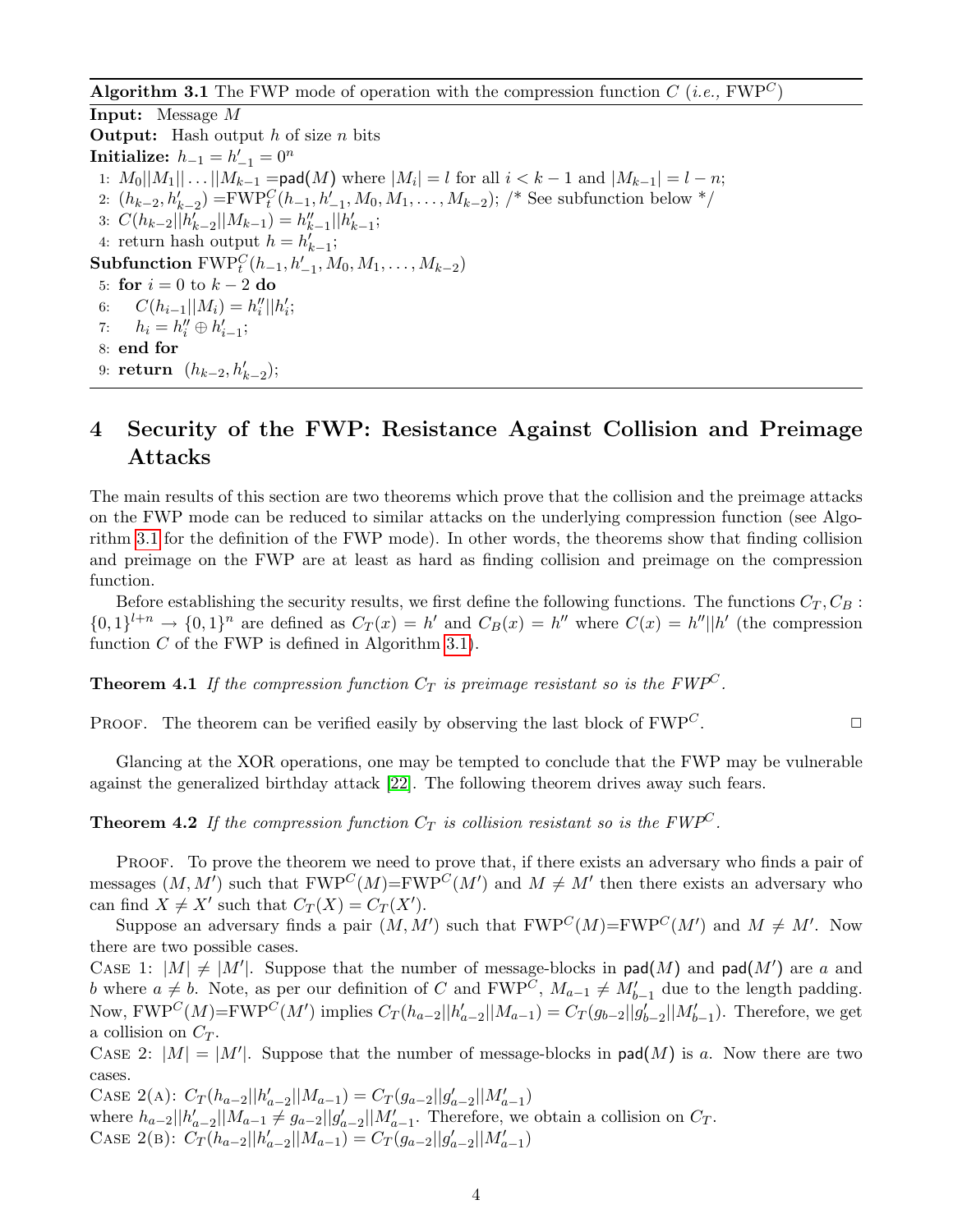<span id="page-4-3"></span>where  $h_{a-2}||h'_{a-2}||M_{a-1} = g_{a-2}||g'_{a-2}||M'_{a-1}$ .

The above equation implies that  $FWP_t^C(0^n||0^n||M_0||...||M_{a-2}) = FWP_t^C(0^n||0^n||M'_0||...||M'_{a-2})$  which in turn implies collision on  $C_T$  by Lemma [4.3](#page-4-1) (the definition of  $FWP_t^C$  is provided in Algorithm [3.1\)](#page-3-0). Now the only remaining part needed to complete the proof is the proof of Lemma [4.3](#page-4-1) which is provided below.  $\Box$ 

The following lemma has been used in Theorem [4.2.](#page-3-1) It will be further used to obtain some indifferentiability results of the  $FWP<sup>C</sup>$  in Sect. [5.](#page-4-2)

<span id="page-4-1"></span>**Lemma 4.3** If the compression function  $C_T$  is collision resistant then the  $FWP_t^C$  is free-start collision resistant for fixed length messages. In other words, if there exists an adversary who finds two triples  $(h_{-1}, h'_{-1}, M) \neq (g_{-1}, g'_{-1}, M')$  such that  $|M| = |M'|$  (|M| is a multiple of l) and  $FWP_t^C(h_{-1}, h'_{-1}, M) =$  $FWP_t^C(g_{-1}, g'_{-1}, M')$ , then there exists an adversary who finds  $X \neq X'$  such that  $C_T(X) = C_T(X')$ .

PROOF. Suppose there exists an adversary who finds two triples  $(h_1, h'_1, M) \neq (g_1, g'_1, M')$  such that  $|M| = |M'|$  (the number of message-blocks in M is a) and  $\text{FWP}_t^C(h_{-1}, h'_{-1}, M) = \text{FWP}_t^C(g_{-1}, g'_{-1}, M')$ . In order to obtain a pair  $X \neq X'$  such that  $C_T(X) = C_T(X')$  we need to check at most a equations whether they are satisfied:

$$
C(h_{i-1}, M_i) \stackrel{?}{=} C(g_{i-1}, M'_i)
$$
 where  $i = a - 1, ..., 0$ .

We claim that the above verification will produce some m with  $0 \le m \le a-1$  such that  $C_T(h_{m-1}, M_m)$  $C_T(g_{m-1}, M'_m)$  and  $(h_{m-1}, M_m) \neq (g_{m-1}, M'_m)$  and thus, the lemma is proved. This claim can be proved by the following crucial observation on  $\mathrm{FWP}_t^C$ .

OBSERVATION: For all  $i \in [0, a-1]$ ,  $(h_i, h'_i) = (g_i, g'_i)$  implies one of the following two statements: (1)  $(h_{i-1}, M_{i-1}) \neq (g_{i-1}, M'_{i-1})$  which implies collision on  $C_T$ ,

(2)  $(h_{i-1}, M_{i-1}) = (g_{i-1}, M'_{i-1})$  which implies  $(h_{i-1}, h'_{i-1}) = (g_{i-1}, g'_{i-1})$ ).  $\qquad \qquad \Box$ 

Next, we move on to analyze the FWP in a different security framework known as the indifferentiability framework.

### <span id="page-4-2"></span>5 Security of the FWP Mode: Indifferentiable From a Random Oracle

In this section we discuss the indifferentiability property of the FWP mode. In the context of hash function, an important use of the indifferentiability framework developed by Maurer *et al.* [\[16\]](#page-13-10) is the determination of whether a *variable-input-length* hash function behaves reasonably randomly when the underlying compression function is a *fixed-input-length* random oracle. There is a considerable chance for the reader to be lured into believing that the collision resistance preservation (described in Sect. [4\)](#page-3-2) and the indifferentiability property of a hash function may be related. In particular, one may be inclined to intuiting that one property implies the other. Such intuition is not true [\[1\]](#page-12-1). These two properties are orthogonal and need to be analyzed separately.

#### <span id="page-4-0"></span>5.1 Preliminaries: Introduction to Indifferentiability Framework

We begin with the definition of a random oracle; this useful object will be used frequently in the subsequent discussion.

**Definition 5.1 (Random oracle)** A random oracle is a function  $RO: X \rightarrow Y$  chosen uniformly at random from the set of all  $|Y|^{|X|}$  functions that map  $X \to Y$ . In other words, a function  $\mathsf{RO}: X \to Y$  is a random oracle if and only if, for each  $x \in X$ , the  $RO(x)$  is chosen uniformly at random from Y.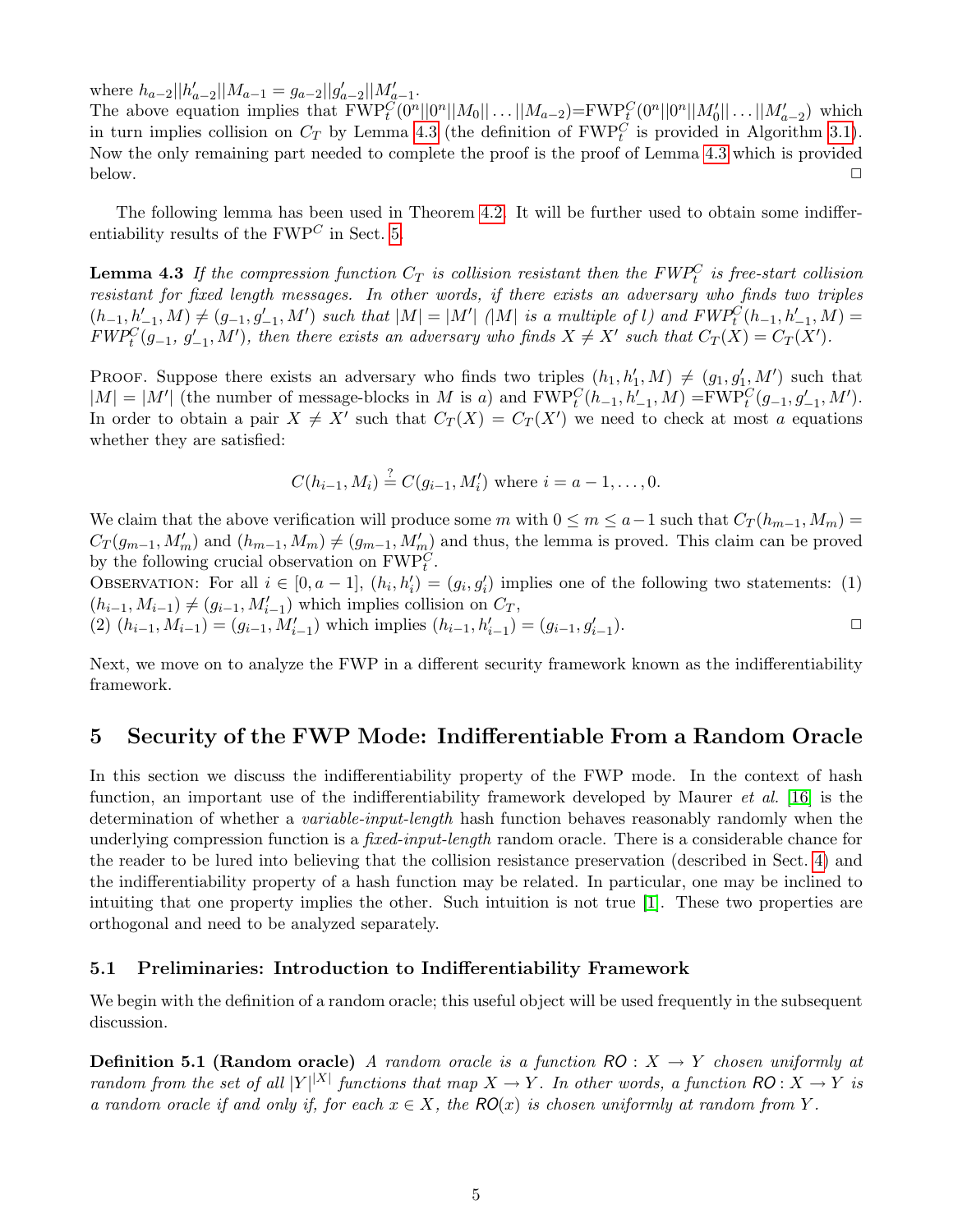<span id="page-5-4"></span>**Corollary 5.2** If a function  $RO: X \rightarrow Y$  is a random oracle then

$$
Pr[RO(x) = y | RO(x_1) = y_1, RO(x_2) = y_2, ..., RO(x_q) = y_q] = \frac{1}{|Y|}
$$

where  $x \notin \{x_1, x_2, \ldots, x_q\}, y \in Y$  and  $q \in \mathbb{Z}$ .

Now we introduce the indifferentiability framework and briefly discuss its significance. The following definition is a slightly modified version of the original definition provided in [\[16,](#page-13-10) [7\]](#page-13-11).

<span id="page-5-0"></span>**Definition 5.3 (Indifferentiability framework)** [\[16\]](#page-13-10) A Turing machine T with oracle access to an ideal primitive F is said to be  $(t_A, t_S, q, \sigma, \varepsilon)$ -indifferentiable from an ideal primitive G if there exists a simulator  $S$  such that for any distinguisher  $A$  the following equation is satisfied:

$$
\mathbf{Adv}_{\mathcal{A}}((T, \mathcal{F}), (\mathcal{G}, S)) = |\Pr[\mathcal{A}^{T, \mathcal{F}} = 1] - \Pr[\mathcal{A}^{\mathcal{G}, S} = 1]| < \varepsilon
$$

The simulator S is an interactive algorithm which has oracle access to  $\mathcal G$  and runs in time at most ts. The distinguisher  $A$  runs in time at most  $t_A$  and makes at most q queries. The total message blocks queried by  $\mathcal A$  is at most  $\sigma$ .

Briefly, the significance of indifferentiability property is described as follows: Suppose, an ideal primitive  $G$  (e.g. a variable-input-length random oracle) is indifferentiable from an algorithm T based on another ideal primitive  $\mathcal F$  (e.g. a *fixed-input-length* random oracle). In such case, any cryptographic system P based on G is as secure as the P based on  $T^{\mathcal{F}}$  (i.e.,  $T^{\mathcal{F}}$  replaces G in P). See [\[16\]](#page-13-10) for more on that.

Pictorial Description of Def. [5.3\(](#page-5-0)Fig. [2\)](#page-5-1). In the figure, five entities involved in Def. [5.3](#page-5-0) are shown with an example. Suppose, the oracle Turing machine T, the ideal primitives  $\mathcal{F}, \mathcal{G}$  are, respectively, a hash function  $H$ , random oracles ro and RO. The exchange of queries and responses is also shown in the figure. Note that it is forbidden to issue queries in the opposite directions. For example, the hash function  $H$  can send a query to ro and receive response, but never the other way round. In this setting, Def. [5.3](#page-5-0) addresses the degree to which any computationally bounded adversary is unable to distinguish between Option 1 and Option 2.



Figure 2: The entities and their behavior involved in the indifferentiability framework of Def. [5.3;](#page-5-0)  $T \equiv H$ ,  $\mathcal{F} \equiv$  ro,  $\mathcal{G} \equiv \text{RO}$ ,  $S \equiv \text{sim}$ ulator (see description above). In Sect. [5.2,](#page-5-2) H is the FWP hash function.

<span id="page-5-3"></span>

<span id="page-5-1"></span>Figure 3: Several databases maintained by the distinguisher

### <span id="page-5-2"></span>5.2 Indifferentiability Framework for FWP: Designing a Simulator S

In this section we describe the entities of Fig. [2](#page-5-1) with respect to the hash function FWP:  $\{0,1\}^{\leq 2^{64}} \rightarrow$  $\{0,1\}^n$ . The mode FWP is defined in Fig. [1.](#page-2-0) In the rest of the paper the H is understood to be the FWP hash function. The *fixed-input-length* random oracle  $\mathfrak{ro}: \{0,1\}^{r+n} \to \{0,1\}^{2n}$  is the compression function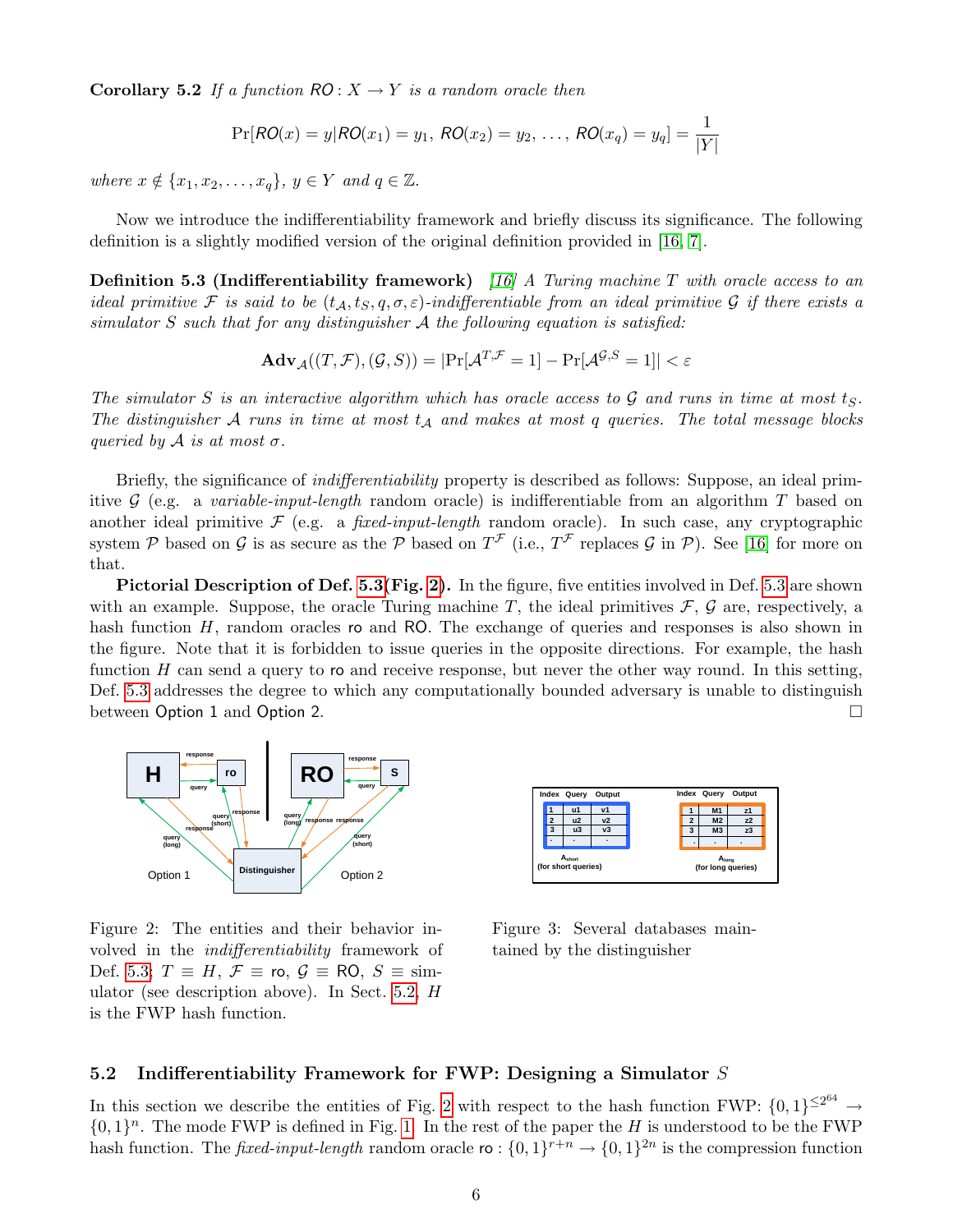invoked by the FWP mode. The *variable-input-length* random oracle RO is defined as RO :  $\{0,1\}^{\leq 2^{64}} \rightarrow$  $\{0,1\}^n$ . The only remaining part to complete the indifferentiability framework is designing a simulator S. This section is devoted to that. The fifth entity of Fig. [2,](#page-5-1) which is an arbitrary distinguisher  $A$ , is discussed in Sect. [5.3.](#page-9-0) We kick off with the notation.

Notation. Table [3](#page-6-0) provides the notation useful to follow our *indifferentiability* results on the new hash function FWP. Note that the notation can be very easily adapted to any hash function based on a sequential mode of operation.

<span id="page-6-0"></span>

| Symbol                                              | bit-length               | Description                                                                |  |  |
|-----------------------------------------------------|--------------------------|----------------------------------------------------------------------------|--|--|
| $A_{short}, A_{long}$                               |                          | Current query-response arrays                                              |  |  |
| $A_{inter}$                                         |                          | Array for intermediate query-responses                                     |  |  |
| $A[i, i-1, \ldots j]$                               |                          | Array (or bit-string) $A$ truncated between indices $i$ and $j$            |  |  |
| $\mathcal{A}$                                       | -                        | A distinguisher                                                            |  |  |
| $\overline{\mathcal{A}'}$                           | $\qquad \qquad -$        | Modification of the distinguisher $A$                                      |  |  |
| $\ell(M)$                                           |                          | Number of compression function calls to hash $M$                           |  |  |
| λ                                                   | $\overline{0}$           | <b>Empty String</b>                                                        |  |  |
| $\boldsymbol{M}$                                    | $\leq 2^{\overline{64}}$ | Message $M = m^1m^2m^{\ell(M)}$                                            |  |  |
| $m^k, m^{\ell(M)}$                                  | $r, r - n$               | Messages of kth and $\ell(M)$ th compression functions $(k < m^{\ell(M)})$ |  |  |
| MesgVer                                             |                          | Message verification algorithm                                             |  |  |
| MesgRecon                                           |                          | Message reconstruction algorithm                                           |  |  |
| $q, \sigma$                                         | $\qquad \qquad -$        | Maximum number of queries and blocks used by distinguisher                 |  |  |
| ro, RO                                              |                          | Random oracles                                                             |  |  |
| $\mathcal{S}_{0}$                                   |                          | Set of reconstructed messages given a <i>short query</i>                   |  |  |
| S                                                   |                          | The simulator                                                              |  |  |
| $t_\mathcal{A},\,t_S$                               |                          | Time of $A$ and $S$                                                        |  |  |
| $u^{k}$                                             | $\boldsymbol{n}$         | Chaining input to kth compression function $(k < m^{\ell(M)})$             |  |  |
| $u^{\ell(M) \prime \prime}$    $u^{\ell(M) \prime}$ | 2n                       | Chaining input to $\ell(M)$ th compression function                        |  |  |
| $u^k, u^{\ell(M)}$                                  | $r+n, r+n$               | Total input to kth and $\ell(M)$ th compression functions                  |  |  |
| $v^{k\prime}, v^{k\prime\prime}$                    | n, n                     | Two halves of output from kth compression function                         |  |  |
| $v^k$                                               | 2n                       | Total output from kth compression function                                 |  |  |
| $\boldsymbol{z}$                                    | $\boldsymbol{n}$         | Final hash value                                                           |  |  |

Table 3: The notation used in the *indifferentiability* framework for FWP (see Fig. [1\)](#page-2-0)

Now we define a few terms – in relation to Fig. [1](#page-2-0) and  $2$  – which will be used to arrive at our main indifferentiability results of Sect. [5.3.](#page-9-0)

Queries and lists. We now define various types of queries and lists (or arrays) that can potentially be used by a distinguisher to separate a hash function from a random oracle. The first assumption is that a distinguisher does not resubmit to an oracle a query whose response is already known. This is a valid assumption because, in our case, an identical oracle – any of FWP hash function, ro, RO and  $S$  of Fig.  $2$  – gives identical response to an identical query (it would be further clear when we shall concretely define the simulator  $S$ ). Our next assumption is that, unless otherwise specified, a query is known to be submitted by the distinguisher. In the present case, we are not interested in queries submitted by the simulator  $S$  or by the hash function FWP. Now we define two special types of queries.

**Definition 5.4 (Short and long query)** A query submitted to S or ro is defined as a short query. Similarly, a query submitted to FWP or RO is defined as the long query (see Fig. [2\)](#page-5-1).

At this time it is important to discuss a subclass of *short* and *long* queries known as *trivial* queries. For easy understanding, we try to introduce the notion without the rigors of mathematical notation as much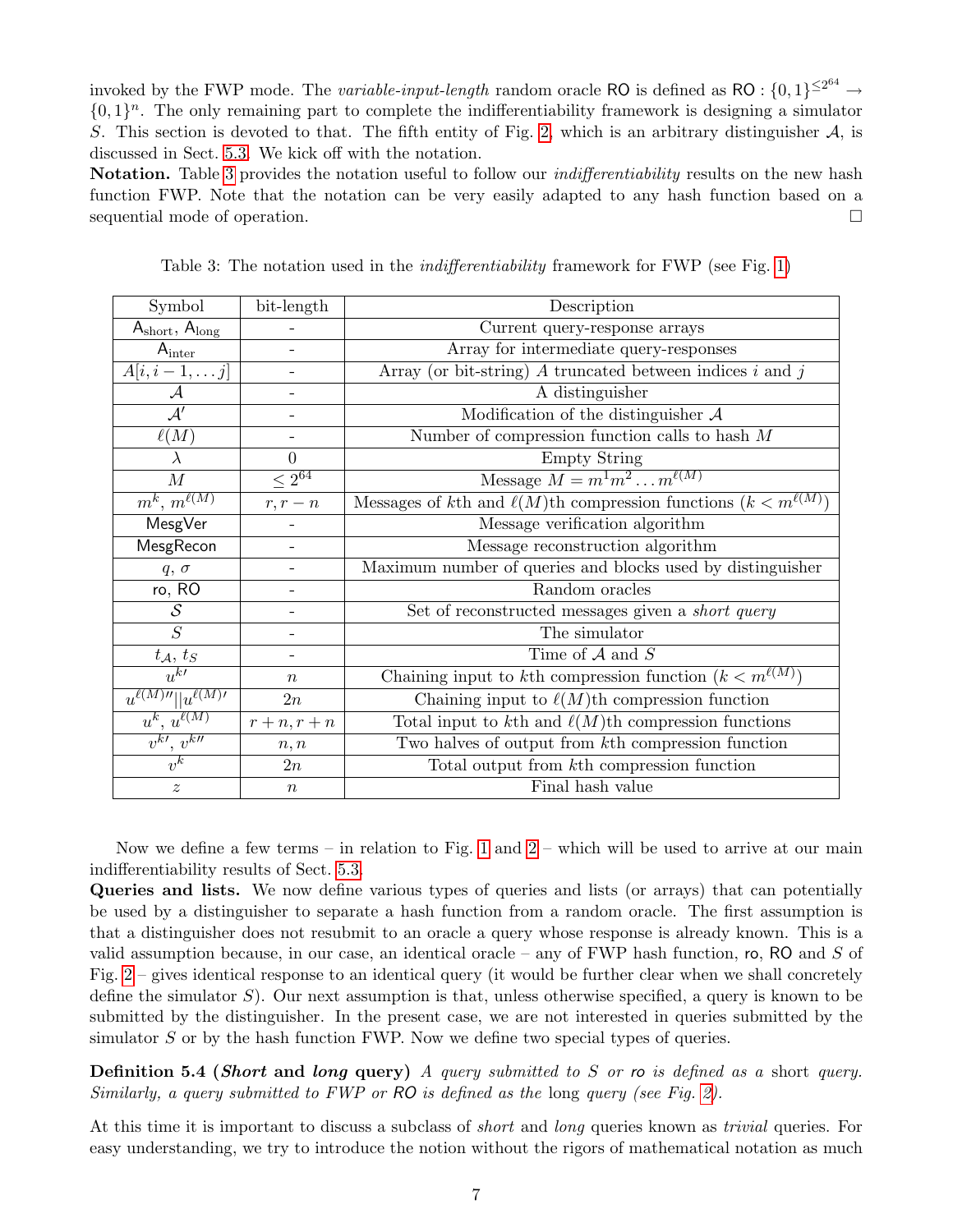as possible; however, our treatment is logically sound and foolproof. The motivation behind the determination of *trivial* queries is that their outputs are implied by the previous queries and their responses, no matter whether the distinguisher is interacting with Option 1 or Option 2 of Fig. [2.](#page-5-1) Therefore, *trivial* queries cannot be used to distinguish between two systems, even if they satisfy specific 'bad' conditions. Before we formally define trivial queries, some discussion on the databases maintained by the distinguisher and two special functions MesgVer and MesgRecon are necessary. We first discuss them briefly.

**Databases of the distinguisher.** Let us assume that a distinguisher uses two arrays: (1)  $A_{short}$  for storing *short* queries and the responses, and  $(2)$  A<sub>long</sub> for *long* queries and the responses (see Fig. [3\)](#page-5-3). Queries and their responses are indexed by the time they are submitted. Note that the simulator S can access  $A_{short}$  but not  $A_{long}$ .

Algorithm 5.1 Message verification algorithm  $\mathsf{MesgVer}(\cdot, \cdot)$ 

<span id="page-7-0"></span>**Input:** Array  $A_{\text{short}}$ , bit-string  $M$  ( $|M| \leq 2^{64}$ ) **Output:** A bit b (See Table [3](#page-6-0) and Fig. [1](#page-2-0) for the notation.) 1: Set  $b = 1$ ; 2: for  $i = 1$  to  $\ell(M)$  do 3: Compute  $u^i$  from  $m^i$ ,  $v^{i-1}$ ,  $v^{i-2}$ ; 4: if  $\exists v$  such that  $(u^i, v) \in A_{short}$  then 5: return  $b = 0$ ; 6: else 7: Compute  $v^i$  using  $u^i$  and  $A_{short}$ ; 8: end if 9: end for 10:  $return b;$ 

Discussion on algorithms MesgVer and MesgRecon. Informally speaking, MesgVer is a function which takes two inputs – the current list  $A_{short}$ , a long query  $M$  – to verify whether the long query M is a valid message for the hash mode FWP. What it essentially does is compute all compression function inputs –  $u^1, u^2, \ldots, u^{\ell(M)}$  – sequentially and checks whether they exist in  $\mathsf{A}_{\text{short}}.$  The MesgVer algorithm has been described in Algorithm [5.1.](#page-7-0)

The MesgRecon algorithm, in some sense, works in the opposite direction. It takes the current list Ashort and a *short query* x as inputs and reconstructs a set of messages S such that each message  $M \in S$ is a valid message for FWP mode and, moreover, the input to the last compression function is  $x$ . The algorithm is described in Algorithm [5.2.](#page-8-0)

<span id="page-7-1"></span>Now we are ready to define the *trivial queries*.

**Definition 5.5 (Trivial short query)** A short query x is a trivial short query if the following conditions hold:

- MesgRecon( $A_{short}$ ,  $x$ ) = {M}.
- The M has been queried previously as a long query (i.e.  $\exists v$  such that  $(M, v) \in A_{long}$ ).

<span id="page-7-2"></span>**Definition 5.6 (Trivial long query)** A long query M is a trivial long query if the following conditions hold:

- MesgVer $(A_{short}, M)=1$ . Suppose the final input  $u^{\ell(M)}$  computed in MesgVer $(A_{short}, M)$  is the ith query in Ashort.
- $MesgRecon(A_{short}[i 1, \ldots, 2, 1], u^{\ell(M)}) = \{M\}.$

The *nontrivial short* and *long* queries are obvious from the above definitions.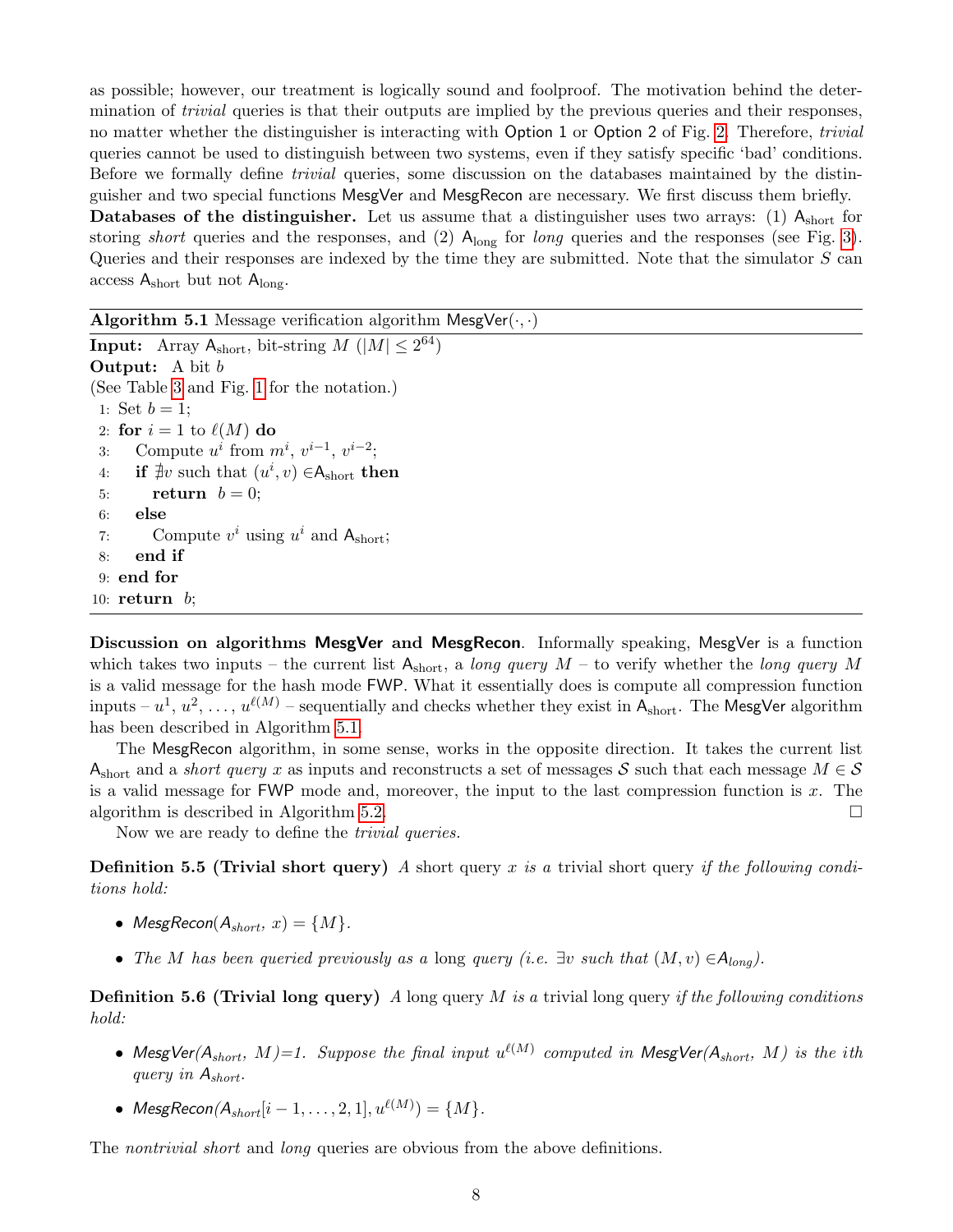Algorithm 5.2 Message reconstruction algorithm MesgRecon $(\cdot, \cdot)$ 

<span id="page-8-0"></span>**Input:** Array  $A_{short}$ , bit-string  $x(|x| = r + n)$ **Output:** A set of reconstructed messages  $S$ **Assumption:** For simplicity we assume  $r - n \geq 64$ . This makes 64-bit length-encoding in the last message block. If  $r - n < 64$  then we need more than one block to determine the length. (See Table [3](#page-6-0) and Fig. [1](#page-2-0) for the notation.) 1: Compute  $\ell(M)$  from  $x[64, \ldots, 2, 1]$ ; 2: Break  $x = u^{\ell(M)'} ||v^{\ell(M)-1'} ||m^{\ell(M)}$  such that  $v^{\ell(M)-1'} = x[r, r-1, \ldots, r-n+1];$ 3: Construct  $G = \{(u, v) \in A_{short} \mid v[n, \ldots, 2, 1] = v^{\ell(M)-1} \};$ 4: if  $|G| \neq 1$  then 5: return  $S = \emptyset$ ; 6: end if 7: for  $i = \ell(M) - 1$  to 1 do 8:  $m^i = u[r, \ldots, 2, 1];$ 9: Compute  $v^{i-1} = u^{i+1} \bigoplus v^{i}$ ; 10: if  $i \neq 1$  then 11: Construct  $G = \{(u, v) \in A_{short} \mid v[n, \dots, 2, 1] = v^{i-1} \};$ 12: if  $|G| \neq 1$  then 13: return  $S = \emptyset$ ; 14: end if 15: else 16: **if**  $u[r+n,...,r+1] = IV$  and  $v^{i-1} = IV'$  then 17: Compute  $M = m^1 m^2 \dots m^{\ell(M)}$ ; 18: return  $S = \{M\};$ 19: else 20: return  $S = \emptyset$ ; 21: end if 22: end if 23: end for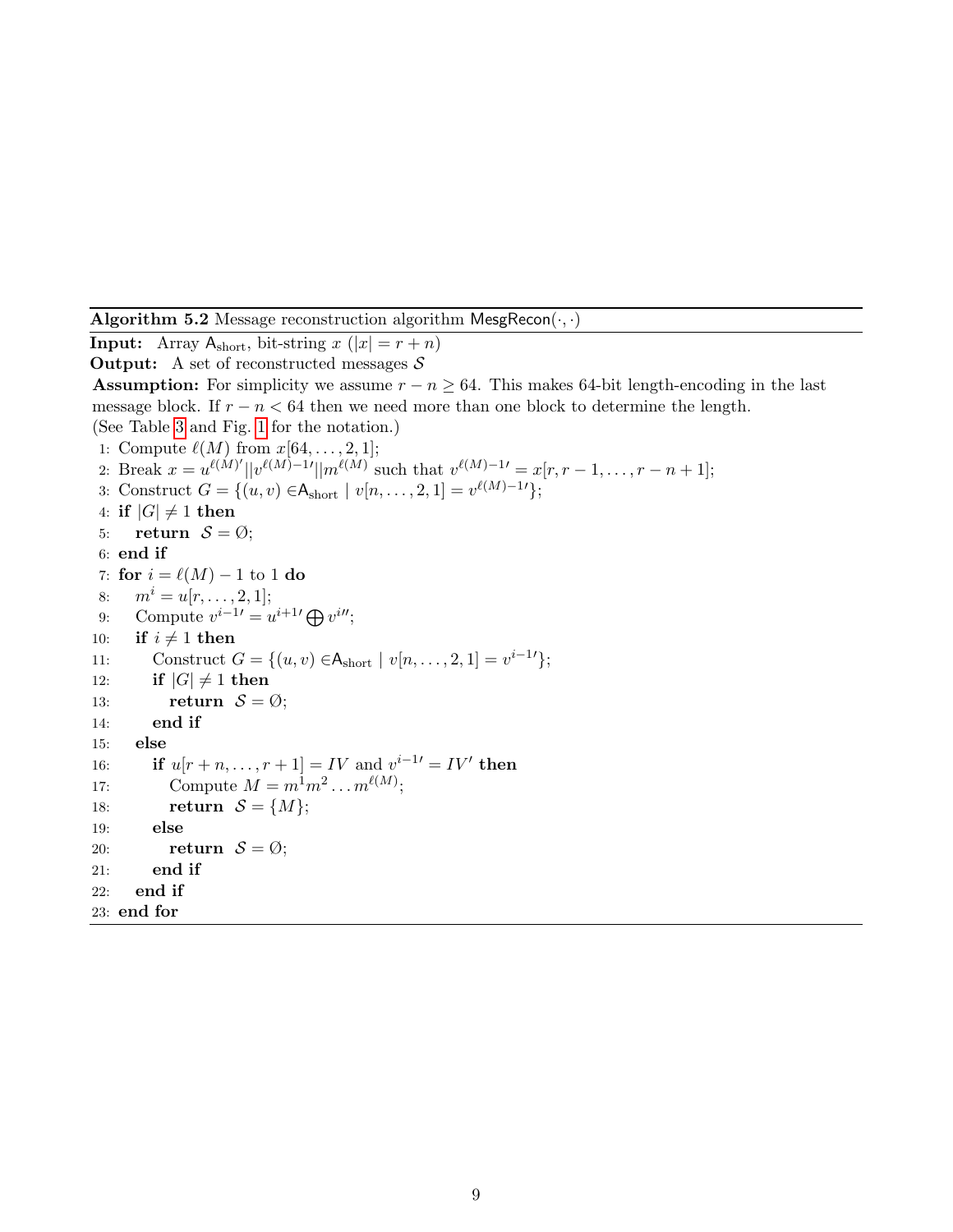**Definition 5.7 (Nontrivial queries)** A short query x is a nontrivial short query if it is not a trivial short query. Similarly, a long query M is a nontrivial long query if it is not a trivial long query.

At this point it is useful to, once more, remember the motivation behind separating the trivial queries from all queries. The distinguisher may communicate with  $(FWP, ro)$  or  $(RO, S)$ . Irrespective of whether it is communicating with (FWP, ro) or  $(RO, S)$ , the responses of the trivial queries should be implied by the previous query-responses. Therefore, the trivial queries do not help a distinguisher to differentiate between (FWP, ro) and  $(RO, S)$  (see Fig. [2\)](#page-5-1). We have just concretely defined the trivial queries in Def. [5.5a](#page-7-1)nd [5.6.](#page-7-2) However, we still cannot say whether the trivial queries indeed fulfil the motivation until we prove the existence of a compatible simulator. Such a simulator  $S$  is described below.

**Algorithm 5.3** The simulator  $S(\cdot)$ 

<span id="page-9-1"></span>Input: short query x **Output:**  $2n$ -bit string v 1:  $S=$ MesgRecon( $A_{short}, x$ ); 2: if  $|S| = 1$  then 3: return  $v = \text{RO}(M)$ ;  $\frac{*}{s} = \{M\}$  \*/ 4: end if 5: return  $v = \text{ro}(x)$ ;

Our design of indifferentiability framework is now complete, except establishing a property that shows, under trivial queries, both (FWP, ro) and (RO, S) behave identically, if they are supplied with identical  $A_{short}$  and  $A_{long}$ . We capture this property in the following lemma.

**Lemma 5.8** Suppose, for a distinguisher A, the lists  $A_{short}$  and  $A_{long}$  are identical for both (FWP, ro) and (RO, S) after the ith query. Then the following statements are true.

- 1. If M is the  $(i + 1)$ th trivial long query then  $FWP^{\prime\circ}(M) = RO(M)$ .
- 2. If x is the  $(i + 1)$ the trivial short query then  $S(x) = r o(x)$ .

PROOF. The proof is immediate from the construction of the simulator S which is described in Algo-rithm [5.3.](#page-9-1)  $\Box$ 

#### <span id="page-9-0"></span>5.3 Bounding the Advantage of an Arbitrary Distinguisher

After designing the simulator S in the previous section, now we are left with the most important part of the paper: to compute an  $\varepsilon$  as a function of  $(t_A, t_S, q, \sigma)$  (see Def. [5.3\)](#page-5-0). To that end, we first design an arbitrary oracle algorithm  $A$  (see Algorithm [B.1](#page-15-0) in Appendix [B\)](#page-14-6) that separates (FWP, ro) from  $(RO, S)$ .

Algorithm [B.1](#page-15-0) is characterized by two functions: (1) the  $f_{query}(\cdot, \cdot)$  which computes the next query, and (2) the  $f_{cond}(\cdot, \cdot)$  which decides whether the system is (FWP, ro) or (RO, S). Both the functions take the arrays  $A_{short}$ ,  $A_{long}$  as inputs. To bound the advantage of A, we slightly modify A to design A' which is described in Algorithm [B.2](#page-16-0) of Appendix [B.](#page-14-6) We now discuss the algorithms briefly.

Discussion on Algorithm [B.1](#page-15-0) and [B.2.](#page-16-0) Both A and A' have identical query function  $f_{query}$ . We only modify  $f_{cond}$  of A to design  $f'_{cond}$  of A'. The additional parts of A' are placed within boxes in Algorithm [B.2.](#page-16-0) The algorithm  $A'$ , in addition to  $A_{short}$  and  $A_{long}$ , uses an extra array  $A_{inter}$  which, using a function MesgDecom $(M_i)$ , stores all intermediate inputs and outputs for any long query  $M_i$  applied to FWP. Our main task is to define a suitable  $f'_{cond}$  such that the following inequality holds:

<span id="page-9-2"></span>
$$
\max_{\mathcal{A}} |\Pr[\mathcal{A}(\text{FWP}, \text{ro}) = 1] - \Pr[\mathcal{A}(\text{RO}, S) = 1]| \le \max_{\mathcal{A}'} \Pr[\mathcal{A}'(\text{FWP}, \text{ro}) = 1]
$$
(1)

where the maximum values of the right hand side and the left hand side are based on the suitable choices of (1)  $f_{query}$  and  $f_{cond}$ , and (2)  $f'_{cond}$  respectively. It is easy to show that he above inequality implies  $\mathbf{Adv}_{\mathcal{A}}((FWP, ro), (RO, S)) \le \max_{\mathcal{A}} \Pr[\mathcal{A}'(FWP, ro) = 1].$  We now define a suitable  $f'_{cond}$  recursively.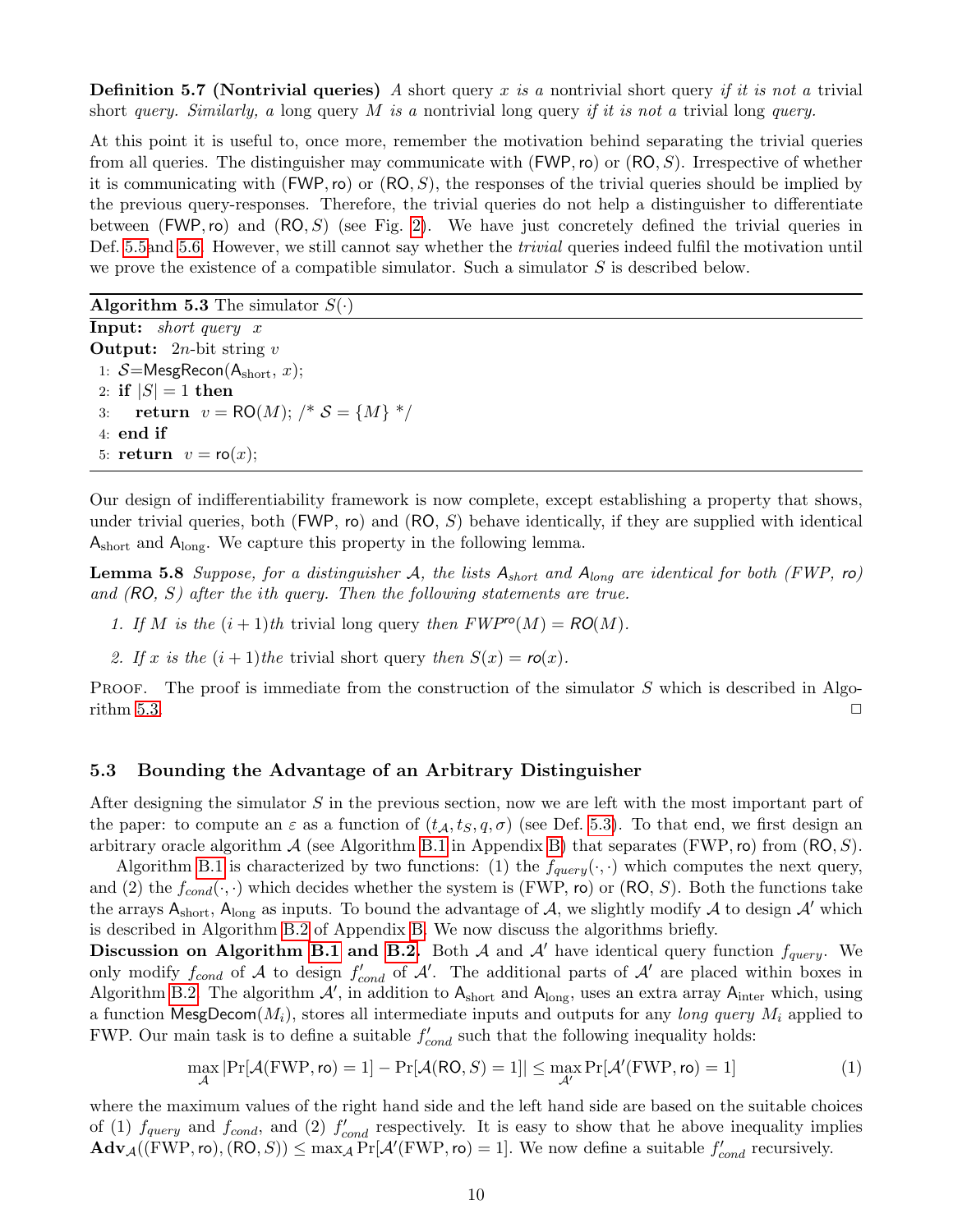<span id="page-10-1"></span>**Definition 5.9** ( $f'_{cond}$  of Algorithm [B.2\)](#page-16-0) The definition is divided into two complementary parts. (1) Let the ith query computed by  $f_{query}$  of  $A'$  be a nontrivial long query denoted by  $M_i$ . Then  $f'_{cond} = 1$ if one or more following conditions are satisfied.

- Collision between the final input for the current long query  $M_i$  and the final input for some previous long query  $M_j$ . That is,  $u_i^{\ell(M_i)} = u_j^{\ell(M_j)}$  $j^{(m_j)}$  for some  $j < i$ .
- Collision between the final input for the current long query  $M_i$  and some intermediate input for some previous long query  $M_j$ . That is,  $u_i^{\ell(M_i)} = u_j^k$  for some  $j \leq i$  and  $k < \ell(M_j)$ .
- Collision between some intermediate input for the current long query  $M_i$  and the final input for some previous long query  $M_j$ . That is,  $u_i^k = u_j^{\ell(M_j)}$  $\sum_{j}^{\ell(M_j)}$  for some  $j < i$  and  $k < \ell(M_i)$ .
- Collision between the final input for the current long query  $M_i$  and some previous short query  $x_i$ . That is,  $u_i^{\ell(M_i)} = x_j$  for some  $j < i$ .

Otherwise  $f'_{cond} = 0$ .

(2) Let the ith query computed by  $f_{query}$  of  $A'$  be a nontrivial short query denoted by  $x_i$ . Then  $f'_{cond} = 1$ if the following condition is satisfied.

• Collision between the current short query  $x_i$  and the final input for some previous long query  $M_i$ . That is,  $x_i = u_i^{\ell(M_j)}$  $j^{(m_j)}$  for some  $j < i$ .

Otherwise  $f'_{cond} = 0$ .

Now we state the following theorem.

**Theorem 5.10** Under Def. [5.9](#page-9-2) of  $f'_{cond}$  the following inequality holds.

<span id="page-10-0"></span>
$$
\mathbf{Adv}_{\mathcal{A}}((FWP, ro), (RO, S)) \le \max_{\mathcal{A}'} \Pr[\mathcal{A}'(FWP, ro) = 1].
$$

PROOF. The theorem has been proved for a general domain extension in [\[3\]](#page-13-13). Note that, in the present case, the event  $\mathcal{A}'(\text{FWP},\text{ro}) = 1$  is also an event invoked by  $\mathcal{A}(\text{FWP},\text{ro})$  according to Def. [5.9](#page-9-2) – exactly this event has been termed a Bad event for a GDE in [\[3\]](#page-13-13). So by using Theorem 1 of [\[3\]](#page-13-13) we have our result.  $\Box$ 

In the remainder of the section we strive to obtain an upper bound  $\varepsilon$  on  $\max_{A'} \Pr[A'(\text{FWP},\text{ro}) = 1].$ According to Theorem [5.10,](#page-10-0)  $\varepsilon$  is an upper bound on  $\mathbf{Adv}_{\mathcal{A}}((\mathrm{FWP}, \mathrm{ro}),(\mathrm{RO}, S))$  too.

We have two databases  $A_{short}$  and  $A_{inter}$  which essentially store all invocations to ro. Each element of  $A_{short}$  and  $A_{inter}$  is of the form  $(u, v)$  where  $u \in \{0, 1\}^{r+n}$  and  $v \in \{0, 1\}^{2n}$ . We denote the *i*th pair by  $A_{short}(i) = (A_{short}(i, 1), A_{short}(i, 2))$  and  $A_{inter}(i) = (A_{inter}(i, 1), A_{inter}(i, 2)).$ 

Whenever we add a pair  $(u, v)$  to  $A_{\text{inter}}$  it corresponds to a pair  $(M, i)$  such that when we compute  $FWP^{\mathsf{ro}}(M)$ , the *i*th intermediate input, output are u and v respectively. Note, when  $i = \ell(M)$  $FWP^{\text{ro}}(M) = v[2n, 2n-1, \ldots n+1].$ 

We define the following bad events. It mainly considers one of the following cases: (1) the unexpected collisions in the first or last half of the outputs of ro which are stored in one of the two databases Ashort and A<sub>inter</sub> during query-responses of  $\mathcal{A}'$  and (2) collision on the least significant n bits of inputs of ro stored in  $A_{\text{inter}}$  with least significant n bits of inputs of ro stored in one of the two lists.

- 1. Type-1 bad.  $A_{short}$  vs.  $A_{short}$  for output collision: If  $A_{short}(i, 2)[n, n-1, \ldots 1] = A_{short}(i', 2)[n, n-1]$ 1,...1] or  $A_{short}(i, 2)[2n, 2n-1, \ldots n+1] = A_{short}(i', 2)[2n, 2n-1, \ldots n+1]$  for some  $i \neq i'$ .
- 2. Type-2 bad.  $A_{short}$  vs.  $A_{inter}$  for output collision: If  $A_{short}(i, 2)[n, n-1, \ldots 1] = A_{inter}(i', 2)[n, n-1]$ 1,...1] or  $A_{short}(i, 2)[2n, 2n-1, \ldots n+1] = A_{inter}(i', 2)[2n, 2n-1, \ldots n+1]$  for some  $i, i'$  such that the following is not true: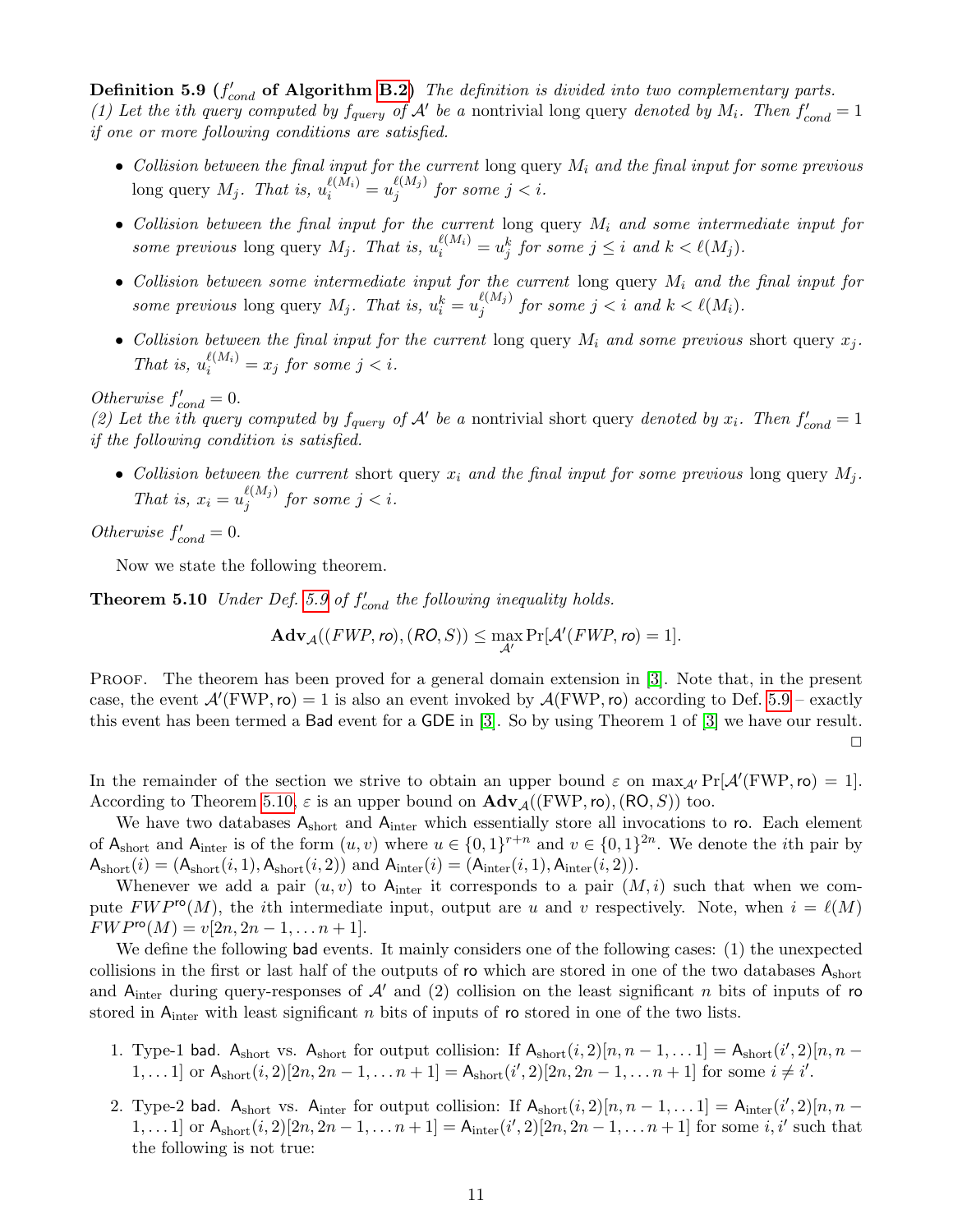A<sub>inter</sub> (i', 2) corresponds to the pair  $(M, j)$  and the computation of  $FWP^{ro}(M)$  up to j – 1 intermediate input is already in the list  ${A<sub>short</sub>(r) : r \leq j-1}$  and the j<sup>th</sup> intermediate input is  $A_{\text{inter}}(i', 2)$ .

- 3. Type-3 bad. A<sub>inter</sub> vs. A<sub>inter</sub> for output collision: If  $A_{short}(i, 2)[n, n-1, \ldots 1] = A_{inter}(i', 2)[n, n-1]$ 1,...1 or  $A_{short}(i, 2)[2n, 2n-1, \ldots n+1] = A_{inter}(i', 2)[2n, 2n-1, \ldots n+1]$  for some  $i, i'$  such that the pairs corresponding to  $A_{short}(i, 2)$  and  $A_{inter}(i', 2)$  are not identical.
- 4. Type-4 bad. A<sub>inter</sub> vs. both list for input collision:  $A_{inter}(i,1)[n, n-1,... 1] = A_{inter}(i',1)[n, n-1]$ 1,...1] or  $A_{\text{inter}}(i,1)[n, n-1,... 1] = A_{\text{short}}(j,1)[n, n-1,... 1]$  for some  $i \neq i'$ .

**Lemma 5.11** If  $f'_{cond}$  (see definition [5.9\)](#page-9-2) returns 1 then at least one of the above four types of bad events occurs.

PROOF. The proof is immediate.  $\Box$ 

Note that for a short query we add one element to  $A_{short}$  and for a long query we add  $\ell = \ell(M)$ elements to A<sub>int</sub>. In total we update  $\sigma$  elements in two databases after q queries, where  $\sigma$  is the total number of blocks in all q queries (both short and long). We define bad<sup>i</sup> to be one of the Bad events when we add ith element,  $1 \leq i \leq \sigma$ . The complement of the event is denoted by good<sup>i</sup>. We estimate the following probability for different possible cases:

$$
\Pr[\mathsf{bad}^i | \wedge_{j=1}^{i-1} \mathsf{good}^j].
$$

We divide Bad events into two cases based on whether the *i*th update  $(u, v)$  is on  $A_{\text{short}}$  or on  $A_{\text{inter}}$ .

• Case 1. Bad event on the update of  $A_{short}$ : It can happen in two ways. Either the adversary correctly guesses u which already exists in  $A_{inter}$  or the outputs collide accidentally with one of the previous outputs stored in Ashort or Ainter given that the guess is not correct. Note that if the guess is not correct then the input  $u$  is fresh and its output is uniformly distributed. The collision occurs in one of the *n*-bits with probability at most  $2(i-1)/2^n$ . Moreover, if u appears as jth intermediate input of  $FWP^{\text{ro}}(M)$  for some M such that  $(M, j)$  corresponding to an element of A<sub>inter</sub> then the type-4 bad event occurs with probability  $(i - 1)/2^n$ .

Now, given that good event, all information to  $A$  so far, is independent of the internal computation. So the guess is correct with some internal input having the probability bounded by  $(i-1)/2^n$ . So

$$
\Pr[\mathsf{bad}^i | \wedge_{j=1}^{i-1} \mathsf{good}^j] \le 4(i-1)/2^n.
$$

• Case 2. Bad event on the update of  $A<sub>inter</sub>$ : This probability can be bounded by random oracle collision probability as the input u freshly appears due to the good event. The following can be shown easily:

$$
\Pr[\text{type-4 bad}^i \mid \wedge_{j=1}^{i-1} \text{good}^j] \le (i-1)/2^n, \Pr[\text{type-2 or 3 bad}^i \mid \wedge_{j=1}^{i-1} \text{good}^j] \le 2(i-1)/2^n
$$
\nand hence

\n
$$
\Pr[\text{bad}^i \mid \wedge_{j=1}^{i-1} \text{good}^j] \le 3(i-1)/2^n.
$$

Combining all these cases we obtain that the probability of bad event is at most  $\sigma(\sigma-1)/2^{n-1}$ . Now we state our indifferentiability results.

**Theorem 5.12** The FWP hash is  $(t_A, t_S, q, \sigma, \varepsilon^*)$ -indifferentiable in the random oracle model for the compression function, for any  $t_A$ , with  $t_S = \ell \cdot O(q^2)$  and  $\varepsilon^* = \frac{\sigma^2}{2^{n-1}}$  where the simulator S is described in Algorithm [5.3.](#page-9-1)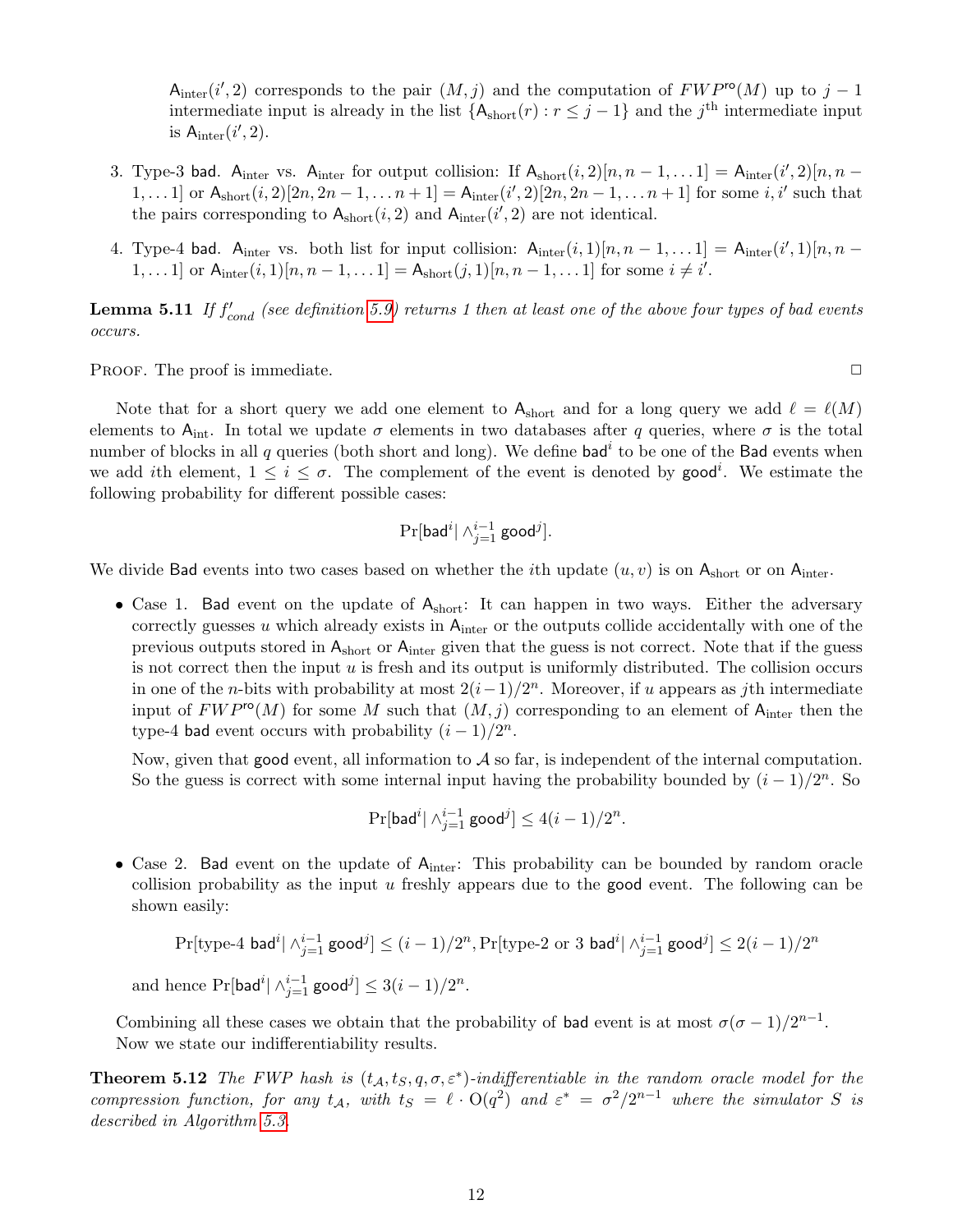## <span id="page-12-3"></span><span id="page-12-2"></span>6 Resistance of FWP Against Some Recent Attacks

One of the most significant works in hash function cryptanalysis in recent times is the discovery of the multi-collision attack on the Merkle-Damgärd mode  $[11]$ . Using similar technique as multi-collision attack, Kelsey and Schneier devised another very influential attack that recovered 2nd preimage with work lower than the brute-force when long messages were used in the Merkle-Damgärd mode. These two attacks do not work on the FWP mode. Any variants of these types of attacks do not seem to work too on the FWP transform. The above two attacks crucially rely on the intermediate collisions on  $n$ -bit chaining values which cannot be adjusted by message modification. The FWP mode has  $2n$ -bit chaining value which also cannot be adjusted by message modification. Therefore, the complexity of such attacks on the FWP mode appears to be no less than the brute-force. The same argument applies to the FWP's resistance to Herding attack [\[12\]](#page-13-8) too. In the full version of the paper we shall provide further evidence why the FWP should be able to resist all variants of the above attacks.

### 6.1 Comparison of the FWP with Other Modes

The highlight of the FWP mode is that the compression function takes  $n$  bits of previous chaining value while produces  $2n$  bits of ouput. With the emergence of new types of attacks on the Merkle-Damgärd mode (see Sect. [6\)](#page-12-2), it has been found necessary that the compression function output should be at least 2n bits to generate n bits of hash output. This type of constructions is known as the Wide-pipe mode propounded by Lucks [\[15\]](#page-13-6) (see Fig. [4](#page-14-7) (c)). Many modern hash functions use this type of mode [\[9\]](#page-13-14) to defend against multi-collision type attacks. The main problem with that mode is that the  $2n$  bits of chaining value, which are fed into the next compression function, reduce the bandwidth of the message-block and, thereby, impede the speed of the hash function. To skirt this difficulty the Sponge construction with  $2n$ bits of compression function output has been proposed [\[2\]](#page-12-0) (see Fig. [4\(](#page-14-7)d)). Unfortunately this construction collapses as easily as Merkle-Damgärd mode against all the attacks of Sect. [6.](#page-12-2) Another competing proposal is the HAIFA [\[5\]](#page-13-9) mode. The HAIFA mode can be viewed as a special Merkle-Damgärd mode with an additional counter injected into each compression function call. This extra counter is very useful to thwart the attacks described in [\[13,](#page-13-12) [12\]](#page-13-8). However, the price to pay is the reduction of bandwidth for message in each compression function call, resulting in slower performance. In addition, the HAIFA mode is still as weak against Joux's multi-collision attack as the old Merkle-Damgärd mode.

## 7 Conclusion and Open Problems

This paper proposes a new sequential mode of operation, known as FWP, to hash messages of arbitrary length. The mode is collision-resistance-preserving, preimage-resistance-preserving and indifferentiable from a random oracle up to  $\mathcal{O}(2^{n/2})$  compression function invocations. The mode is also shown to be more efficient than the Wide-pipe mode. Comparison of the FWP with other proposals has been outlined. No known attacks have so far been found in this mode, indicating that it may be possible to stretch the *indifferentiable* security bound of the mode beyond the birthday barrier of  $2^{n/2}$ . We leave this as an open problem.

### References

- <span id="page-12-1"></span>[1] Mihir Bellare and Thomas Ristenpart. Multi-Property-Preserving Hash Domain Extension and the EMD Transform. In Xuejia Lai and Kefei Chen, editors, ASIACRYPT 2006, volume 4284 of Lecture Notes in Computer Science, pages 299–314. Springer, 2006. (Cited on pages [2](#page-1-1) and [5.](#page-4-3))
- <span id="page-12-0"></span>[2] Guido Bertoni, Joan Daemen, Michael Peeters, and Gilles Van Assche. On the Indifferentiability of the Sponge Construction. In Nigel P. Smart, editor, EUROCRYPT, volume 4965 of Lecture Notes in Computer Science, pages 181–197. Springer, 2008. (Cited on pages [2](#page-1-1) and [13.](#page-12-3))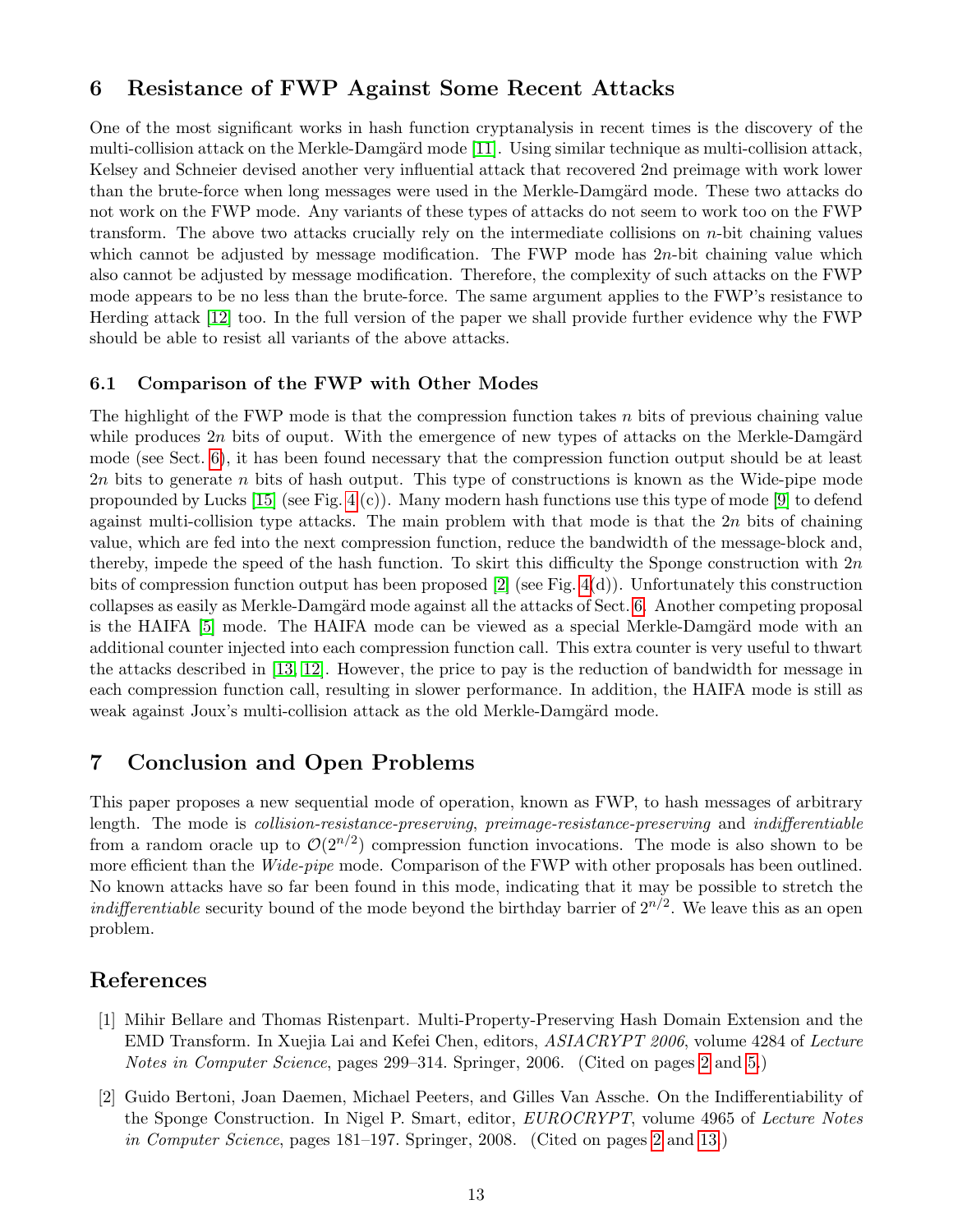- <span id="page-13-15"></span><span id="page-13-13"></span>[3] Rishiraj Bhattacharya, Avradip Mandal, and Mridul Nandi. Indifferentiability Characterization of Hash Functions and Optimal Bounds of Popular Domain Extensions. Indocrypt 2009. (Cited on page [11.](#page-10-1))
- <span id="page-13-7"></span>[4] Rishiraj Bhattacharyya, Avradip Mandal, and Mridul Nandi. Security Analysis of the Mode of JH Hash Function. In Seokhie Hong and Tetsu Iwata, editors, FSE, volume 6147 of Lecture Notes in Computer Science, pages 168–191. Springer, 2010. (Cited on page [2.](#page-1-1))
- <span id="page-13-9"></span>[5] Eli Biham and Orr Dunkelman. A framework for iterative hash functions – HAIFA. Second NIST Cryptographic Hash Workshop, 2006, 2006. (Cited on pages [2](#page-1-1) and [13.](#page-12-3))
- <span id="page-13-16"></span>[6] Gilles Brassard, editor. Advances in Cryptology - CRYPTO '89, 9th Annual International Cryptology Conference, Santa Barbara, California, USA, August 20-24, 1989, Proceedings, volume 435 of Lecture Notes in Computer Science. Springer, 1990. (Cited on page [14.](#page-13-15))
- <span id="page-13-11"></span>[7] Jean-Sébastien Coron, Yevgeniy Dodis, Cécile Malinaud, and Prashant Puniya. Merkle-Damgård Revisited: How to Construct a Hash Function. In Victor Shoup, editor, CRYPTO 2005, volume 3621 of Lecture Notes in Computer Science, pages 430–448. Springer, 2005. (Cited on pages [2](#page-1-1) and [6.](#page-5-4))
- <span id="page-13-2"></span>[8] Ivan Damgård. A Design Principle for Hash Functions. In Brassard [\[6\]](#page-13-16), pages 416–427. (Cited on page [1.](#page-0-1))
- <span id="page-13-14"></span>[9] R. Rivest et al. The MD6 Hash Function. (Cited on page [13.](#page-12-3))
- <span id="page-13-5"></span>[10] Shoichi Hirose, Je Hong Park, and Aaram Yun. A Simple Variant of the Merkle-Damgård Scheme with a Permutation. In Kaoru Kurosawa, editor, *ASIACRYPT*, volume 4833 of Lecture Notes in Computer Science, pages 113–129. Springer, 2007. (Cited on page [2.](#page-1-1))
- <span id="page-13-3"></span>[11] Antoine Joux. Multicollisions in Iterated Hash Functions: Application to Cascaded Constructions. In CRYPTO 2004, pages 306–316, 2004. (Cited on pages [1,](#page-0-1) [2](#page-1-1) and [13.](#page-12-3))
- <span id="page-13-8"></span>[12] John Kelsey and Tadayoshi Kohno. Herding Hash Functions and the Nostradamus Attack. In Serge Vaudenay, editor, *EUROCRYPT*, volume 4004 of *Lecture Notes in Computer Science*, pages 183–200. Springer, 2006. (Cited on pages [2](#page-1-1) and [13.](#page-12-3))
- <span id="page-13-12"></span>[13] John Kelsey and Bruce Schneier. Second Preimages on n-Bit Hash Functions for Much Less than  $2<sup>n</sup>$ Work. In Ronald Cramer, editor, *EUROCRYPT 2005*, volume 3494 of *Lecture Notes in Computer* Science, pages 474–490. Springer, 2005. (Cited on pages [2](#page-1-1) and [13.](#page-12-3))
- <span id="page-13-4"></span>[14] A. Klimov and A. Shamir. New Cryptographic Primitives Based on Multiword T-Functions. In B. Roy and W. Meier, editors, Fast Software Encryption 2004, Lecture Notes in Computer Science, pages 1–15. Springer, 2004. (Cited on page [1.](#page-0-1))
- <span id="page-13-6"></span>[15] Stefan Lucks. A failure-friendly design principle for hash functions. In Bimal K. Roy, editor, ASI-ACRYPT, volume 3788 of Lecture Notes in Computer Science, pages 474–494. Springer, 2005. (Cited on pages [2](#page-1-1) and [13.](#page-12-3))
- <span id="page-13-10"></span>[16] Ueli M. Maurer, Renato Renner, and Clemens Holenstein. Indifferentiability, impossibility results on reductions, and applications to the random oracle methodology. In Moni Naor, editor, TCC, volume 2951 of Lecture Notes in Computer Science, pages 21–39. Springer, 2004. (Cited on pages [2,](#page-1-1) [5](#page-4-3) and [6.](#page-5-4))
- <span id="page-13-1"></span>[17] Ralph C. Merkle. One Way Hash Functions and DES. In Brassard [\[6\]](#page-13-16), pages 428–446. (Cited on pages [1](#page-0-1) and [2.](#page-1-1))
- <span id="page-13-0"></span>[18] NIST. Secure hash standard. In Federal Information Processing Standard, FIPS-180, 1993. (Cited on page [1.](#page-0-1))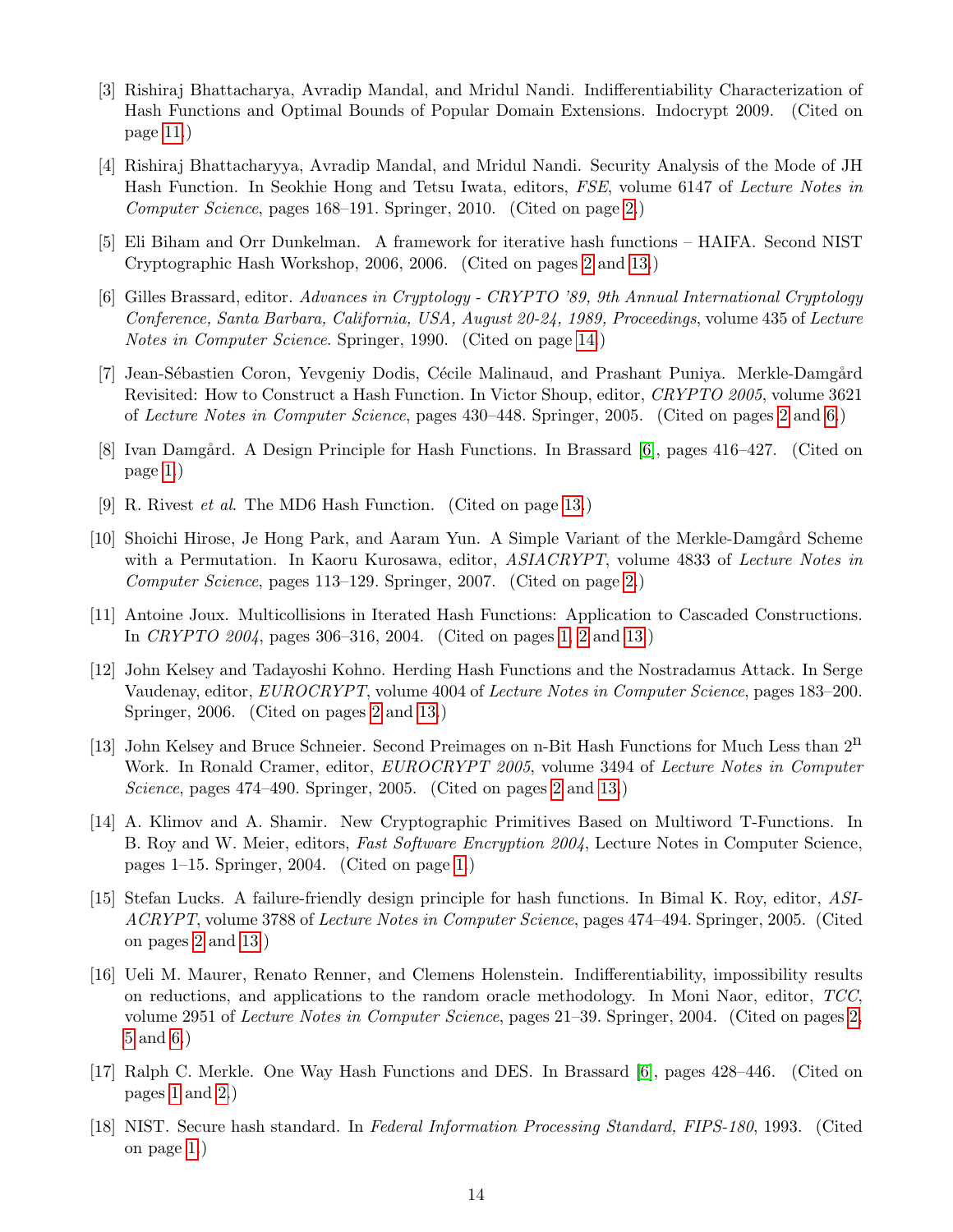- <span id="page-14-2"></span>[19] NIST. Secure hash standard. In Federal Information Processing Standard, FIPS 180-1, April 1995. (Cited on page [1.](#page-0-1))
- <span id="page-14-0"></span>[20] R. Rivest. The MD4 message-digest algorithm. In A. J. Menezes and S. Vanstone, editors, CRYPTO, volume 537 of Lecture Notes in Computer Science, pages 303–311. Springer, 1990. (Cited on page [1.](#page-0-1))
- <span id="page-14-1"></span>[21] R. Rivest. The MD5 message-digest algorithm. In *IETF RFC 1321*, 1992. (Cited on page [1.](#page-0-1))
- <span id="page-14-5"></span>[22] David Wagner. A Generalized Birthday Problem. In Moti Yung, editor, CRYPTO, volume 2442 of Lecture Notes in Computer Science, pages 288–303. Springer, 2002. (Cited on page [4.](#page-3-3))
- <span id="page-14-3"></span>[23] Hongjun Wu. The JH Hash Function. The 1st SHA-3 Candidate Conference. (Cited on page [2.](#page-1-1))

## <span id="page-14-4"></span>A Comparison of Modes



<span id="page-14-7"></span>Figure 4: (a) The FWP mode. (b) A four-block example of the FWP mode. (c) The Widepipe mode. (d) The Sponge mode.

## <span id="page-14-6"></span>B Arbitrary Distinguisher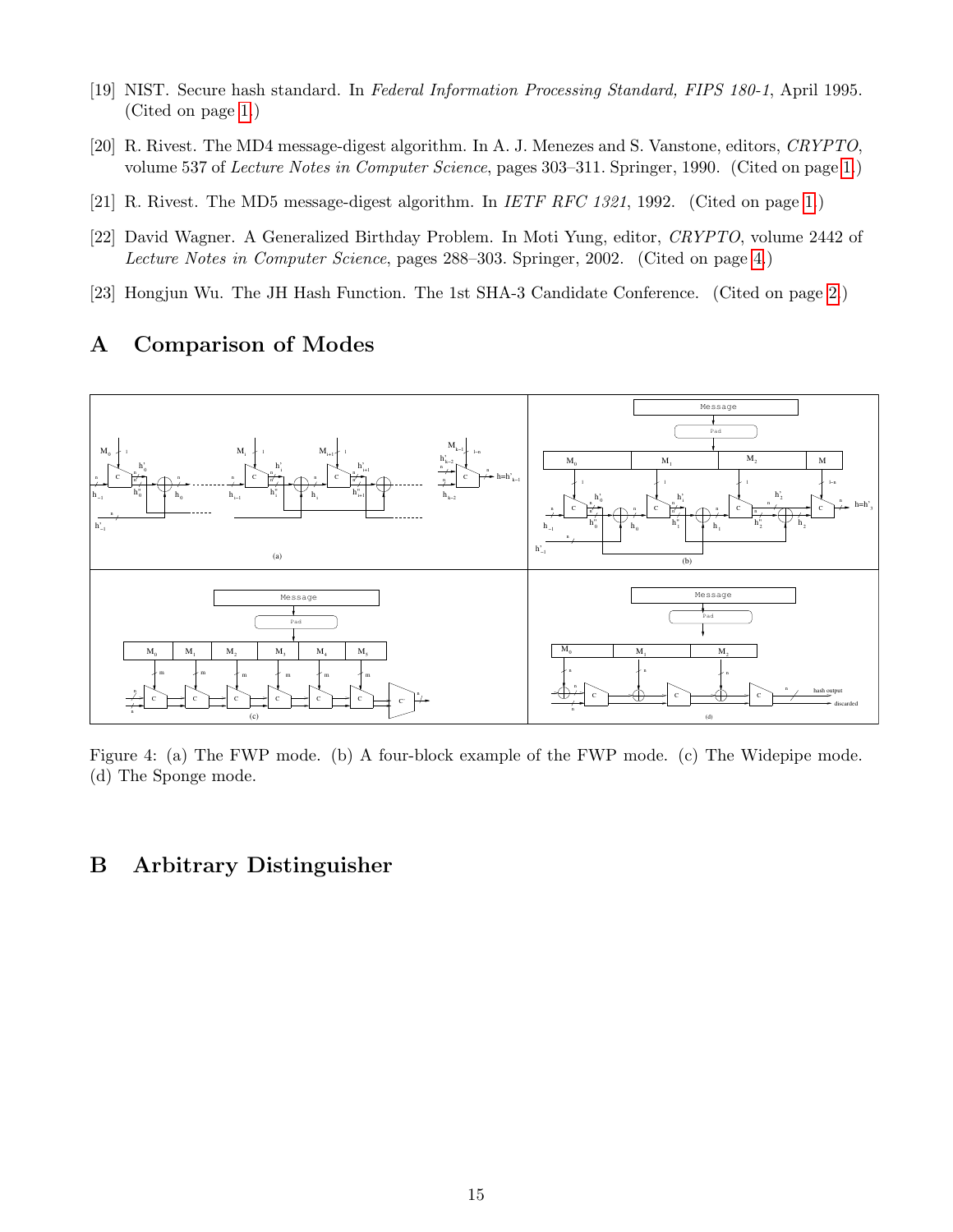Algorithm B.1 An arbitrary distinguisher  $\mathcal{A}(\cdot, \cdot)$  telling apart (FWP, ro) and (RO, S)

<span id="page-15-0"></span>**Input:** An oracle  $\mathcal{O}_{small}: \{0,1\}^{r+n} \rightarrow \{0,1\}^{2n}$  /\*  $\mathcal{O}_{small}$  is either ro or  $S^*$ / An oracle  $\mathcal{O}_{big}$  :  $\{0,1\}^{\leq 2^{64}} \to \{0,1\}^n$  /\*  $\mathcal{O}_{big}$  is either FWP or RO \*/ **Output:** A bit b 1: Initialize:  $\mathsf{A}_{short},\, \mathsf{A}_{long} \! = \! \varnothing;$ 2: for  $i = 1$  to q do 3:  $(X_i, tag) = f_{query}(A_{short}, A_{long});$   $\nmid * tag = 0, 1$  implies long, short queries  $*\rangle$ 4: if  $tag = 0$  then 5:  $M_i = X_i, z_i \longleftarrow \mathcal{O}_{big}(M_i);$ 6:  $A_{\text{long}} = A_{\text{long}} \cup \{(M_i, z_i)\};$  /\* Updating  $A_{\text{long}}$  \*/ 7:  $b = f_{cond}(A_{short}, A_{long});$ 8: if  $b = 1$  then 9: return b;  $/*$  The system is (FWP, ro)  $*/$ 10: end if 11: end if 12: if  $tag = 1$  then 13:  $x_i = X_i, y_i \longleftarrow \mathcal{O}_{small}(x_i);$ 14:  $A_{short}=A_{short}\cup\{(x_i,y_i)\};$  /\* Updating  $A_{short}$  \*/ 15:  $b = f_{cond}(A_{short}, A_{long});$ 16: if  $b = 1$  then 17: **return** b;  $/*$  The system is (FWP, ro)  $*/$ 18: end if 19: end if 20: end for 21: **return**  $b = 0$ ; /\* The system is  $(RO, S)$  \*/